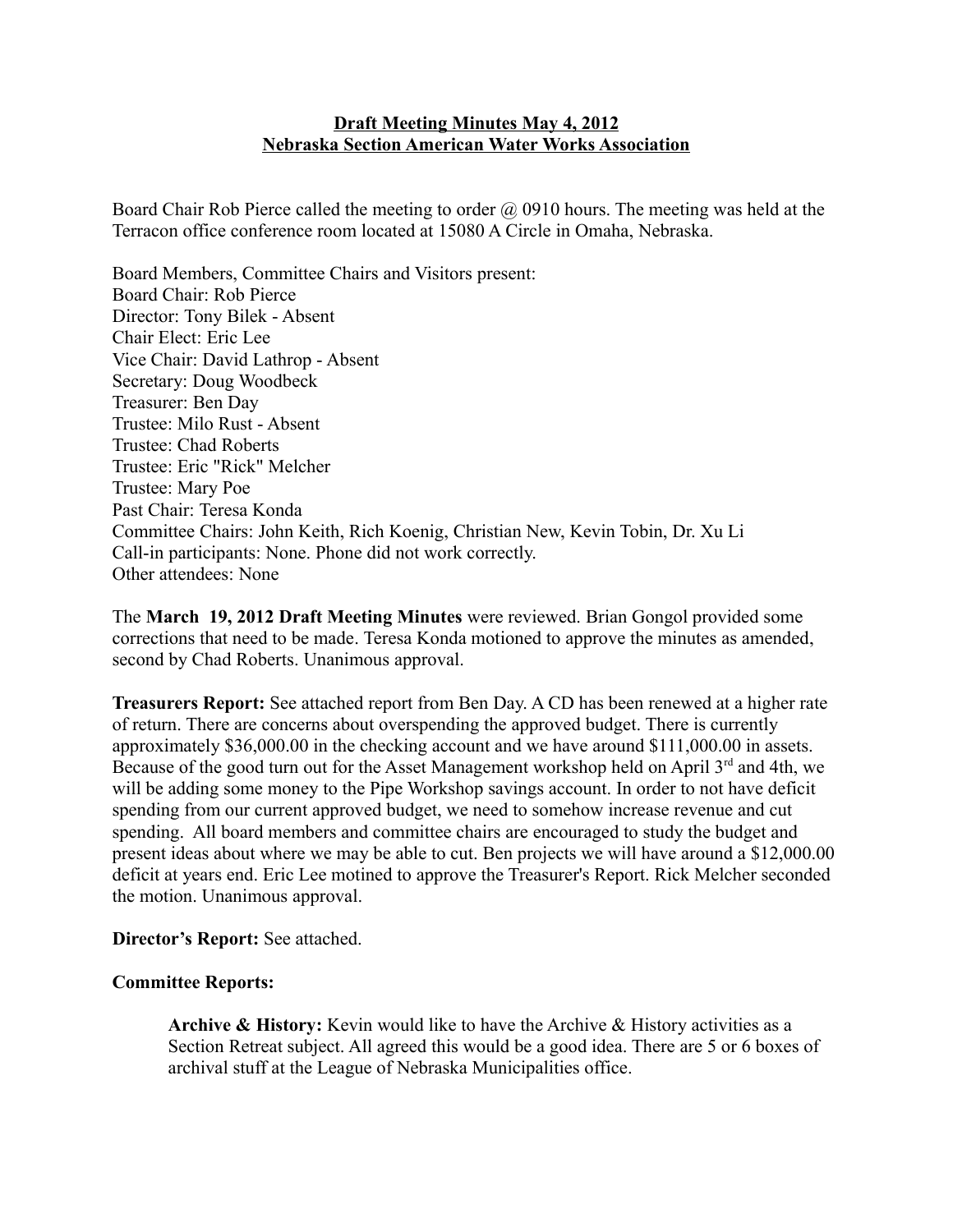#### **Audit:** No report.

**Awards:** Chad Roberts affirmed the new award descriptions (Longevity Service Award, Outstanding Supervisory Operator Award, Water Treatment Plant Operator Award and Cross Connection Control Program of the Year Award) had been sent out for board member consideration and approval. It was reiterated that no new awards should duplicate what is already in place on a National level. These awards should also reflect the nominees worthiness above and beyond just doing ones job. We also need to continue to promote and seek nominations for the already existing National awards. In the new awards descriptions, the words "certified" or "certificate" with regard to water operators needs to be changed to "licensed" or "license" to reflect current regulatory language in that respect. The award nomination criteria needs to be clear regarding whether or not a nominee must be or does not have to be a NSAWWA member in order to be nominated or receive the award. Because the Cross Connection Program awards are to be awarded to a public water system and not an individual, the criteria needs to require full regulatory compliance in order to receive the award. There were some suggestions provided for wording changes to the award descriptions. These changes need to be submitted for board consideration no later than by the next board meeting.

**Budget:** Ben Day indicated one big item for the budget this year is the Directory that will be published and distributed to members. Wise Water Words will be a big consideration beginning next year when National will no longer be offering this contract service. Historically, advertising cost has been around \$200.00 for a business card size ad in the Directory. The budget shows the income from the last Fall Conference, but we still show a deficit. Advertising income is not yet shown in the budget. The anticipated cost for printing Wise Water Words is around \$5,000.00. In the spirit of curtailing spending, Rick Melcher said the Small Systems Committee could likely cut \$500.00 from their budget. The Directory is available and will remain on our web page if anyone wants to view it or get information from it. The thought was forwarded of charging for a hard copy of the Directory. Once he gleans the necessary information and looks at historical costs of printing, Ben will send out Wise Water Words and Directory printing cost information to the board. He will work with Brian Gongol to get that information. Ben will also solicit input from committee chairs as to where/what they can cut from their budgets. The possibility of producing a joint Directory (NSAWWA/NWEA) was discussed. It was discussed that small system operators may not have the capability or initiative to look at the Directory or Wise Water Words in an electronic format. Getting more participation/memberships from small systems was discussed as a way to increase revenue. Three members attended the Washington Fly-in, one from each Congressional District. Not all of the money earmarked for this event was utilized, so the remainder may be cut from the budget to help our shortfall. A question was asked, "What is the benefit [sic to the Section] for sending Top Ops winners to ACE?" Fall Conference costs have been raised to cover the increased cost of moving to the Younes Conference Center in Kearney. Can the Poster contest budget be cut? Will we be continuing this endeavor? Some other areas we can look at for cutting costs are the Stockholm Scholarship, the Liesen Scholarship and the amount of prize money expended for the Ultimate Backflow Challenge. Potential budget cuts and how to generate more revenue will be discussed at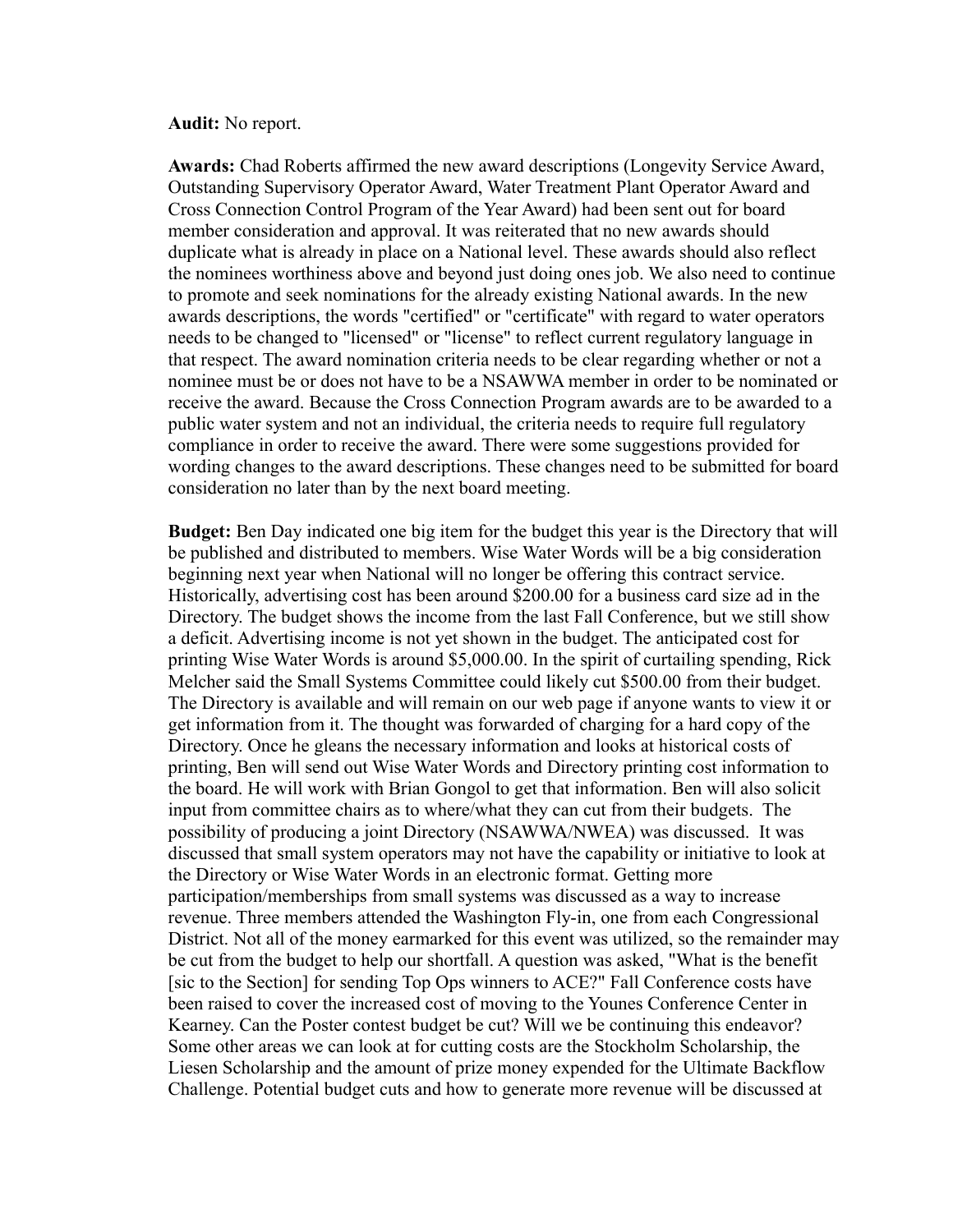the Section Retreat. Advertising has not yet been figured into the budget. We also need to start planning/thinking about funding the Regional Meeting of Section Officers (RMSO) in 2016.

Rick Melcher and Rich Koenig discussed having a recent conference call with USEPA and the scheduling of a Tabletop Exercise in Norfolk, Nebraska on August 21, 2012. They made a request for NSAWWA to help fund a speaker (from the Orsley Witten Group - USEPA Contractor) from Joplin, Missouri to speak at the exercise. He will be speaking about the tornado that hit Joplin recently. There is \$170.00 left in the NeWARN budget line and some of the revenues created from the Asset Management workshop could be used to help out. The thought was also forwarded to try and get this speaker to the Fall Conference as well. Ben Day made a motion to allow up to \$500.00 for getting the speaker here for the August 12, 2012 exercise. Motion was seconded by Eric Lee. Motion carried.

**Cross-Connection Control:** Rich Koenig indicated the committee is finalizing the agenda for the four planned workshops to be held this year. The venue for the Ultimate Backflow Challenge may be changing to another conference (American Backflow Prevention Association, ABPA?). There will be a meeting at ACE to discuss the direction/relationship of AWWA and ABPA.

**Education:** John Keith said there were 96 attandees at the Asset Management Workshop held on April  $3<sup>rd</sup>$  and  $4<sup>th</sup>$ . From \$750.00 to \$1,000.00 profit may be realized from this workshop. See attached report.

**Fall Conference:** Eric Lee said he is looking for help in planning the conference. A preconference meeting has been held to discuss some of the issues surrounding the conference. The biggest hurdle will be lining up speakers. We need to put out a Call-for-Papers to find interested speakers. Eric will coordinate with Brian Gongol on the Callfor-Papers. Small systems are encouraged to submit papers regarding their recent projects. A notice will be sent to Engineering firms encouraging them to encourage their clients (public water systems) to submit and partake in presentations at the conference. The American Public Works Association (APWA) is the lead for this years conference. The conference will be held at the Younes Conference Center in Kearney, Nebraska on November  $8<sup>th</sup>$  and  $9<sup>th</sup>$ . Audio/visual equipment will need to be coordinated. Some years, this has been provided by various member businesses. Other years by the conference center. The Department of Health will provide computers and scanners for registering operators attendance at each training session for which continuing education hours are allowed. Chad Roberts indicated people have approached him expressing a need for more backflow training sessions. Eric will need to coordiante with Tony Bilek regarding the new conference center set-up (when and where training rooms are available, etc.). The dignitary for this years conference is Reid Campbell, AWWA Vice President (2012-2014) from Halifax, Nova Scotia. Doug will coordinate with Tony Bilek regarding Reid's arrangements for arrival.

**Fuller Award:** An award will be given.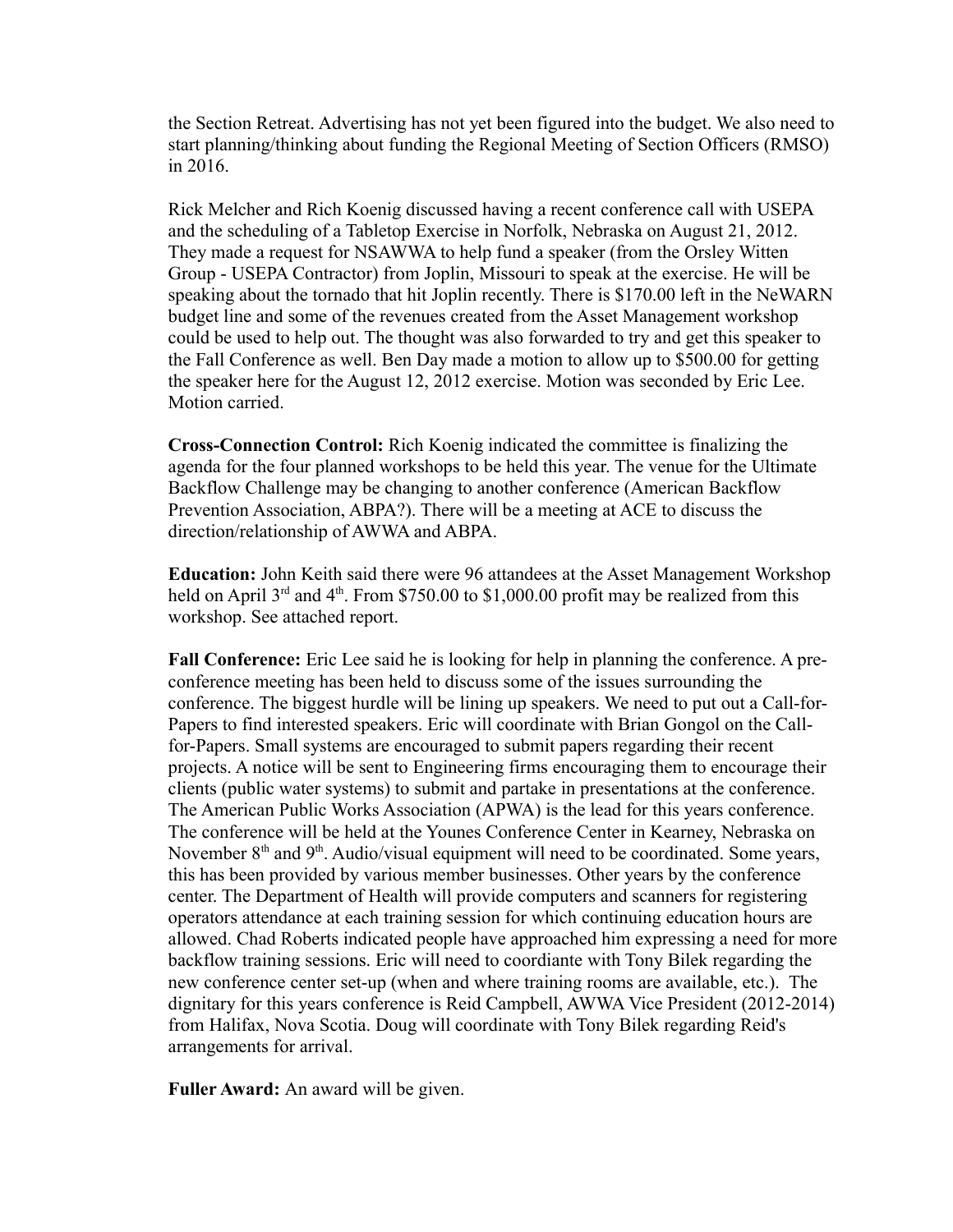**MAC:** Tony's report (see attached) indicates the Younes Conference Center is much bigger than what we have had in the past and will allow the display of much bigger equipment. Training sessions can be offered demonstrating and instructing on the operation of equipment.

### **Membership:** No report.

**Nominations:** Teresa Konda indicated discussions have been held but no decisions have been made yet.

**Public Information:** Mary Poe said May 6-12, 2012 is National Drinking Water Week. A notice was not provided to the Governor early enough to get him to sign a proclamation this year. Notices were sent to the Mayors of  $1<sup>st</sup>$  and  $2<sup>nd</sup>$  Class cities regarding Drinking Water Week, encouraging them to sign proclamations in their communities.The theme this year is, "Water - Celebrate the Essential." The notice is to be provided to radio stations for air-play. The Young Professionals (YP) will be attending the Children's Groundwater Festival in Grand Island on May 8th to promote safe drinking water. A copy of the proclamation will be e-mailed to the City of Aurora. Next year we will try to get the proclamation put in the League of Nebraska Municipalities newsletter. The YP is planning to hold a poker tournament again this year at the Fall Conference on the first night, November  $8<sup>th</sup>$ .

#### **Publications:** See attached.

**Safety:** No report.

**Scholarship:** No report.

**Small Systems:** No report.

**Student Activities:** See attached. Dr. Li will be writing an article for the next issue of Wise Water Words.

**Water For People:** See attached.

**Water Utility Council:** See attached.

**Young Professionals:** See attached.

#### **Ad Hoc Committees:**

**Nitrate:** No report.

**Top Ops:** No report.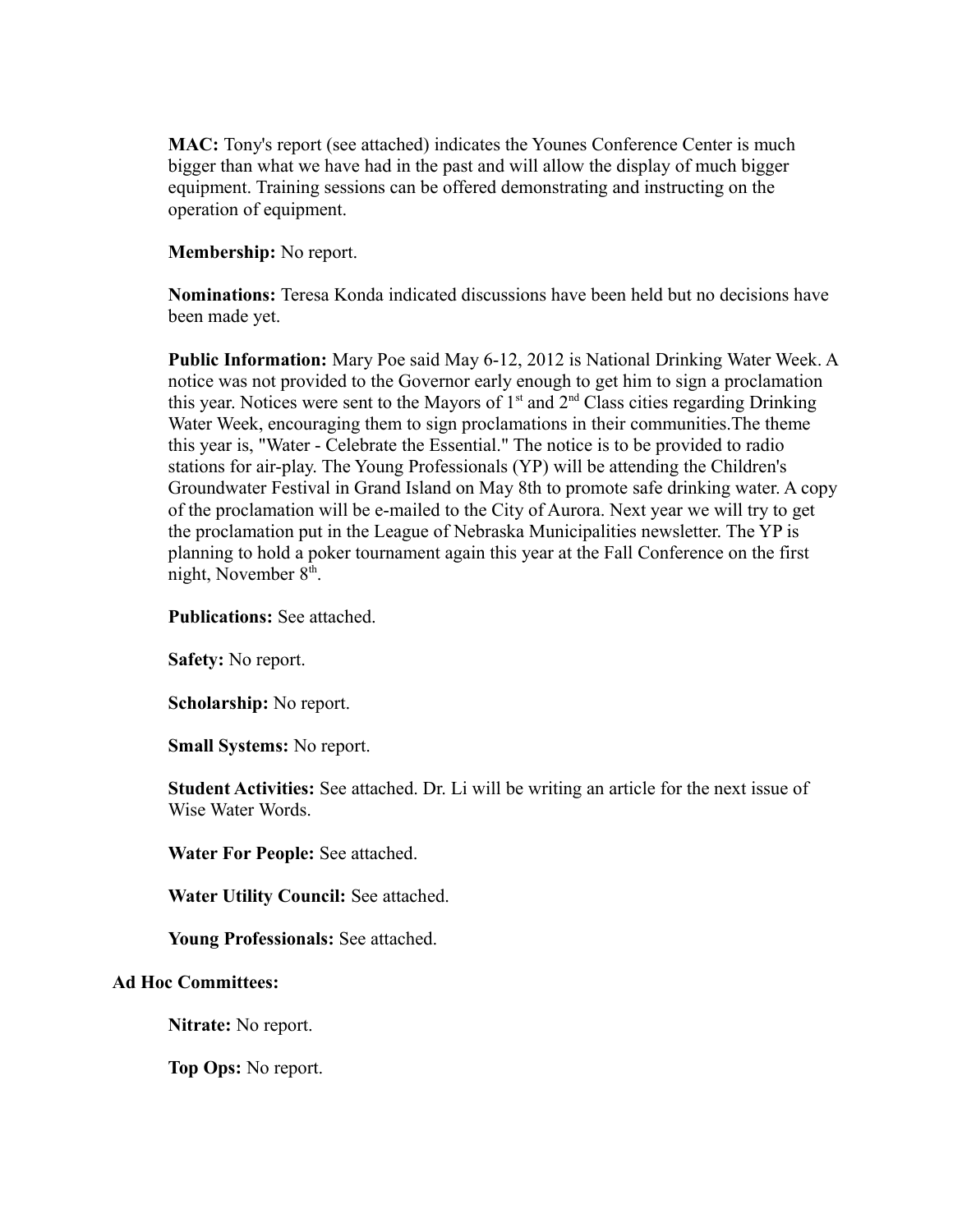**SOP's:** No report.

**ACE:** Rob Pierce, Mike Wentink, Dr. Dvorak, Chuck Siefert and Larry Andreasen all plan to attend ACE this year. Mike and Dr. Dvorak will both be making presentations at the conference; Mike regarding the member survey and the backflow demonstration models that are a joint project with UNL and Dr. Dvorak to assist with the backlflow model presentation. Larry will be taking City of Fremont water to the Best Tasting Water Contest.

**Summer Workshop:** The Summer Workshop will be held at the Holiday Inn Lakewood, 7390 W. Hampden Avenue, Lakewood, CO 80227, on July 25-27, 2012.

**Section/Committee Mailings:** No report.

**New Domain Registration:** No report.

**Section Retreat:** Tentatively, the Section Retreat date is set for August 10, 2012 at UNL Hardin Center (Hardin Hall), 1600 North 33rd Street, on UNL East Campus in Lincoln, Nebraska. Plans will be firmed up and notice sent out following the July board meeting. Archive and History Committee issues will be on the agenda for the Retreat, in addition to further budget discussions about cutting costs and increasing revenue.

**Old Business:** None.

**New Business:** There are a number of upcoming AWWA webinars that should be of interest to many members.

**Next Meeting:** The next board meeting is scheduled for July 12, 2012 at 0930 hours to be held in Lincoln, Nebraska at the Lincoln Water System offices, located in the Northwest quadrant of the intersection of  $27<sup>th</sup>$  and Fair Streets, 2021 North  $27<sup>th</sup>$  Street.

**Adjournment:** Rick Melcher motioned to adjourn, Chad Roberts second. Unanimous approval. Meeting adjourned at 1131 hours.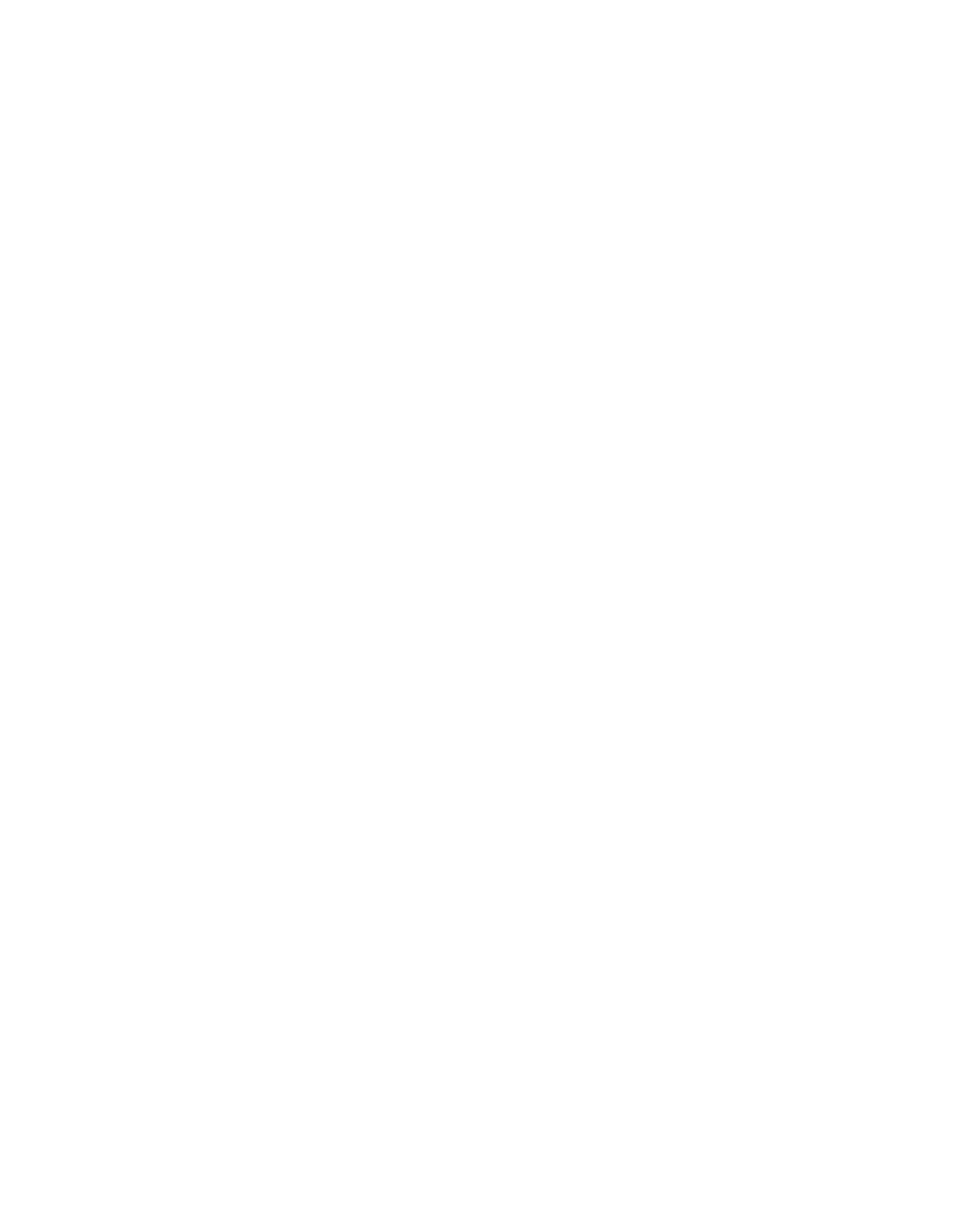## **Awards Committee Report**: 5-2012

At the March AWWA meeting it was stated that the Awards committee would send the AWWA board members criteria for proposed new awards. The board said they would review awards and criteria and approve or disapprove proposed awards. Attached are the three proposed awards. We would like the AWWA board to make a decision on the proposed awards so we can get an email out to members about possibly these awards and also WISA and other awards. The Awards committee is planning on meeting in June to review Awards that are submitted.

Dennis Watts Water Director 300 South 49th Norfolk Ne 68701 402-844-2210 Fax 402-644-2588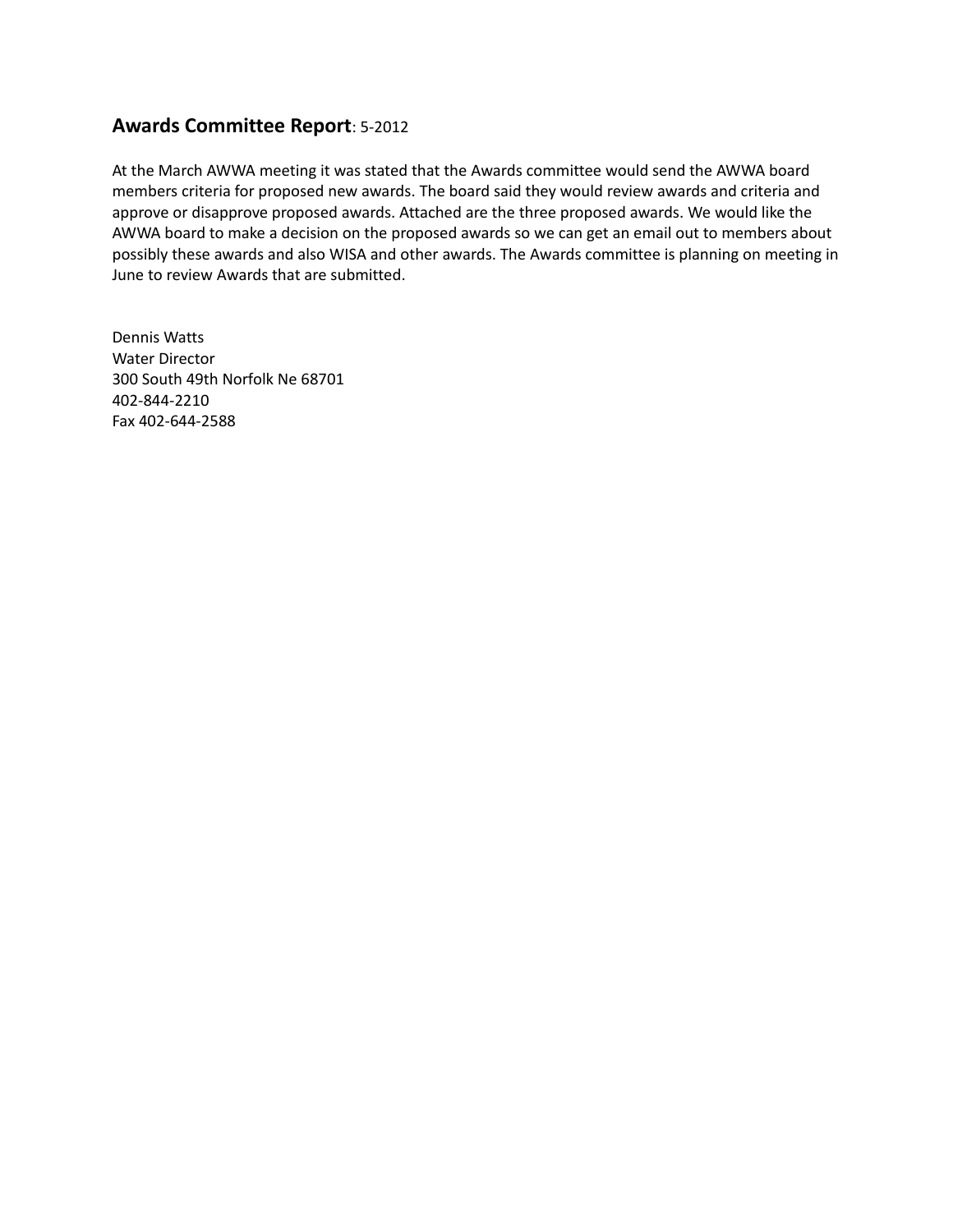- o Cross-Connection Control Program of the Year (System)
- o Cross-Connection Specialist of the Year (Grade VI)
- Recommended a plaque for these awards.
- Create a simple application and put it in the Water Spout.
- Created draft criteria:

#### System

- o Primarily in compliance with State regulations
- o Have an active CC program
- o Have a certified tester
- o Input from NHHS field staff
- o AWWA Member ?

#### Individual

- o Certified tester
- o Input from PWS
- o PWS can submit
- o Application must come from PWS
- o AWWA Member ?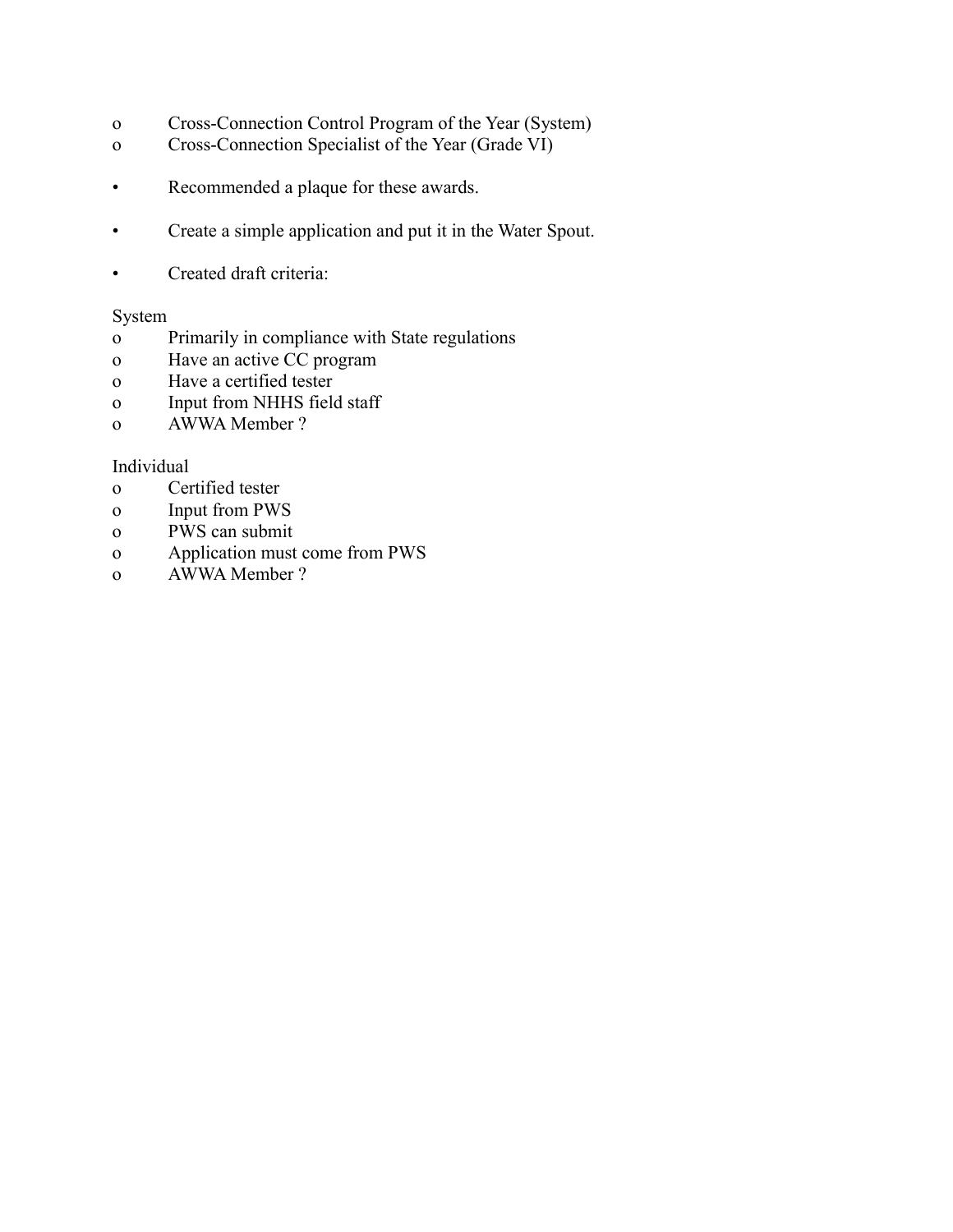#### **WATER TREATMENT PLANT OPERATOR AWARD NOMINATION FORM**

The Water Treatment Plant Operator Award is to recognize an outstanding water treatment plant operator within the Nebraska Section of American Water Works Association. It is awarded annually to recognize a water treatment plant operator for exceptional performance, dedication and teamwork.

INSTRUCTIONS: All blanks must be completed for Award eligibility. A copy of the application must be submitted by August 31st of each calendar year to the Awards Committee Chair, Dennis Watts who can be reached at (402) 844-2210. Applications may be submitted electronically to dwatts@ci.norfolk.ne.us or by hard copy to Dennis Watts, City of Norfolk, 300 S 49<sup>th</sup> Street, Norfolk, NE 68701. Applications including supporting documentation will not be returned.

### I. GENERAL INFORMATION

|                                       | Operator Name: 2008. [2016] Decree Contact Tennis and Tennis and Tennis and Tennis and Tennis and Tennis and Tennis and Tennis and Tennis and Tennis and Tennis and Tennis and Tennis and Tennis and Tennis and Tennis and Ten |  |
|---------------------------------------|--------------------------------------------------------------------------------------------------------------------------------------------------------------------------------------------------------------------------------|--|
|                                       |                                                                                                                                                                                                                                |  |
|                                       |                                                                                                                                                                                                                                |  |
|                                       |                                                                                                                                                                                                                                |  |
| Source of Supply: Wells [] Surface [] |                                                                                                                                                                                                                                |  |
|                                       | Plant Capacity (Design): MGD Clearwell Capacity (Design) MG                                                                                                                                                                    |  |
|                                       | Average Daily Flow: MGD Maximum Daily Flow: MGD                                                                                                                                                                                |  |
|                                       |                                                                                                                                                                                                                                |  |
|                                       |                                                                                                                                                                                                                                |  |
|                                       |                                                                                                                                                                                                                                |  |
|                                       |                                                                                                                                                                                                                                |  |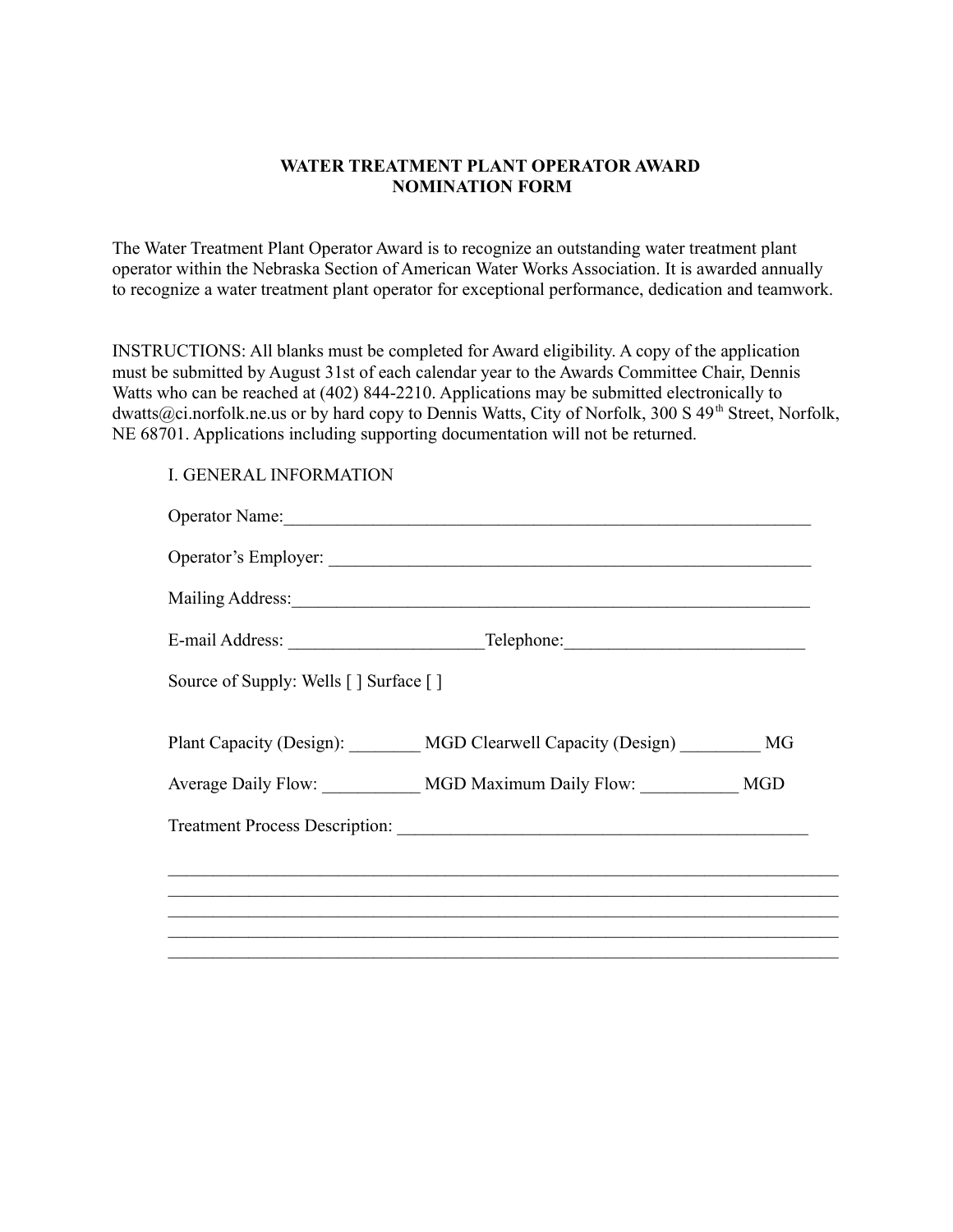#### II. REASON FOR NOMINATION:

- a) Describe exceptional performance this operator has done to be considered for this award.
- b) What makes this outstanding?

Examples of exceptional performance, dedication and teamwork may include but are not limited to:

- a) How did this individual assist plant in cutting costs, improving safety, customer service, adapting processes, mentoring other staff members or students, adapting green options.
- b) How does this individual contribute to the teamwork of the operations and/or maintenance staff?
- c) Dedication to treatment plant and industry

#### III. PERSONAL

| a) Years of Experience     |                                                                                  |
|----------------------------|----------------------------------------------------------------------------------|
|                            | b) Operators Certification number: Classification: _____________________________ |
|                            | c) Volunteer/Public Outreach Activities During Past 12 Months:                   |
|                            |                                                                                  |
| <b>IV. PROFESSIONALISM</b> |                                                                                  |
|                            | a) AWWA Membership No. Number of Years as a Member                               |
|                            |                                                                                  |
|                            |                                                                                  |
|                            | Submitted by: (Signature) _________________Printed Name :_______________________ |
|                            |                                                                                  |
|                            |                                                                                  |

Work Telephone: \_\_\_\_\_\_\_\_\_\_\_\_\_\_\_\_\_\_\_\_\_Date: \_\_\_\_\_\_\_\_\_\_\_\_\_\_\_\_\_\_\_\_\_\_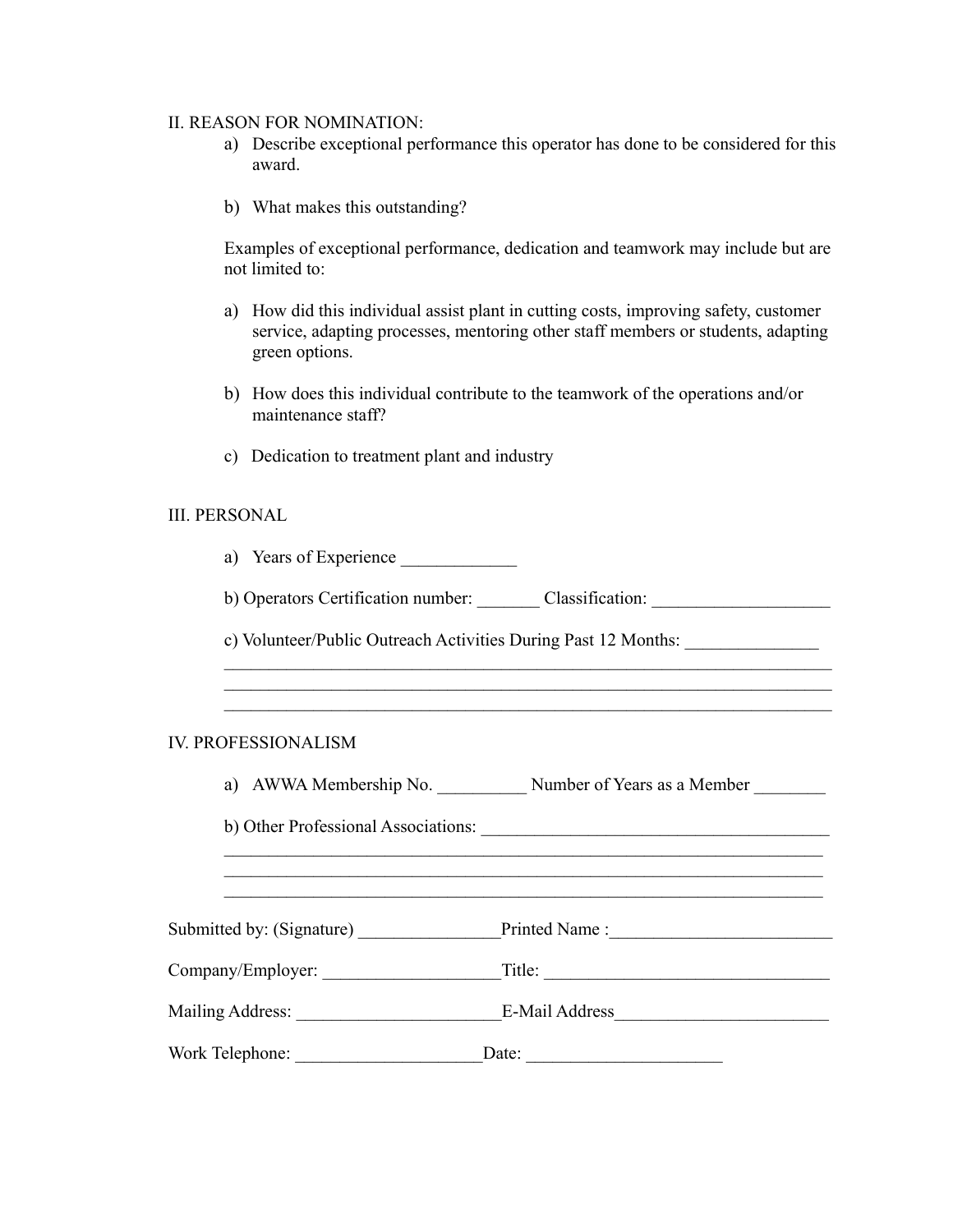# **Longevity Service Nomination Form**

The Longevity Service Award is designed to recognize workers serving the Water Industry past the normal retirement age. Submitted nominations must include information about the nominee and must meet the following criteria:

- 1. Recipient does not have to be an AWWA member.
- 2. Awardees shall have served the water works industry for a minimum of 20 years.
- 3. Recipient must be at least 75 of age and currently working with a water system.
- 4. Current state water certified operator.

Name of Nominee:

- 5. Nominations shall be submitted each year by the membership. Such nominations shall be sent to the Chairperson of the Honors and Awards Committee of the Section for consideration.
- 6. No more than one award will be made annually from each utility or company.
- 7. The Section's Honors and Awards Committee shall determine the final annual awardees from the nominees.
- 8. The names shall remain secret until presentation of the awards at the awards banquet at the annual Section meeting.

| ranie of Follime.                                                                                                          |                                 |                       |
|----------------------------------------------------------------------------------------------------------------------------|---------------------------------|-----------------------|
| Nominees Employer: Nominees Employer:                                                                                      |                                 |                       |
| Years and Type of AWWA Membership:                                                                                         |                                 |                       |
|                                                                                                                            | Utility Individual Associate NA |                       |
| <u>Years of Service in the Water Industry:<br/> Learner and the Water Industry:</u>                                        |                                 |                       |
| <u>Outstanding Accomplishments / Reason for Nomination: [2013]</u>                                                         |                                 |                       |
|                                                                                                                            |                                 |                       |
|                                                                                                                            |                                 |                       |
|                                                                                                                            |                                 |                       |
|                                                                                                                            |                                 |                       |
|                                                                                                                            |                                 |                       |
|                                                                                                                            |                                 |                       |
|                                                                                                                            |                                 |                       |
| Nominated by:                                                                                                              |                                 | Date: $\qquad \qquad$ |
| Send completed form to Dennis Watts, City of Norfolk Water Department, 300 S. 49 St.,<br>Norfolk, NE 68701-4101 by June 1. |                                 |                       |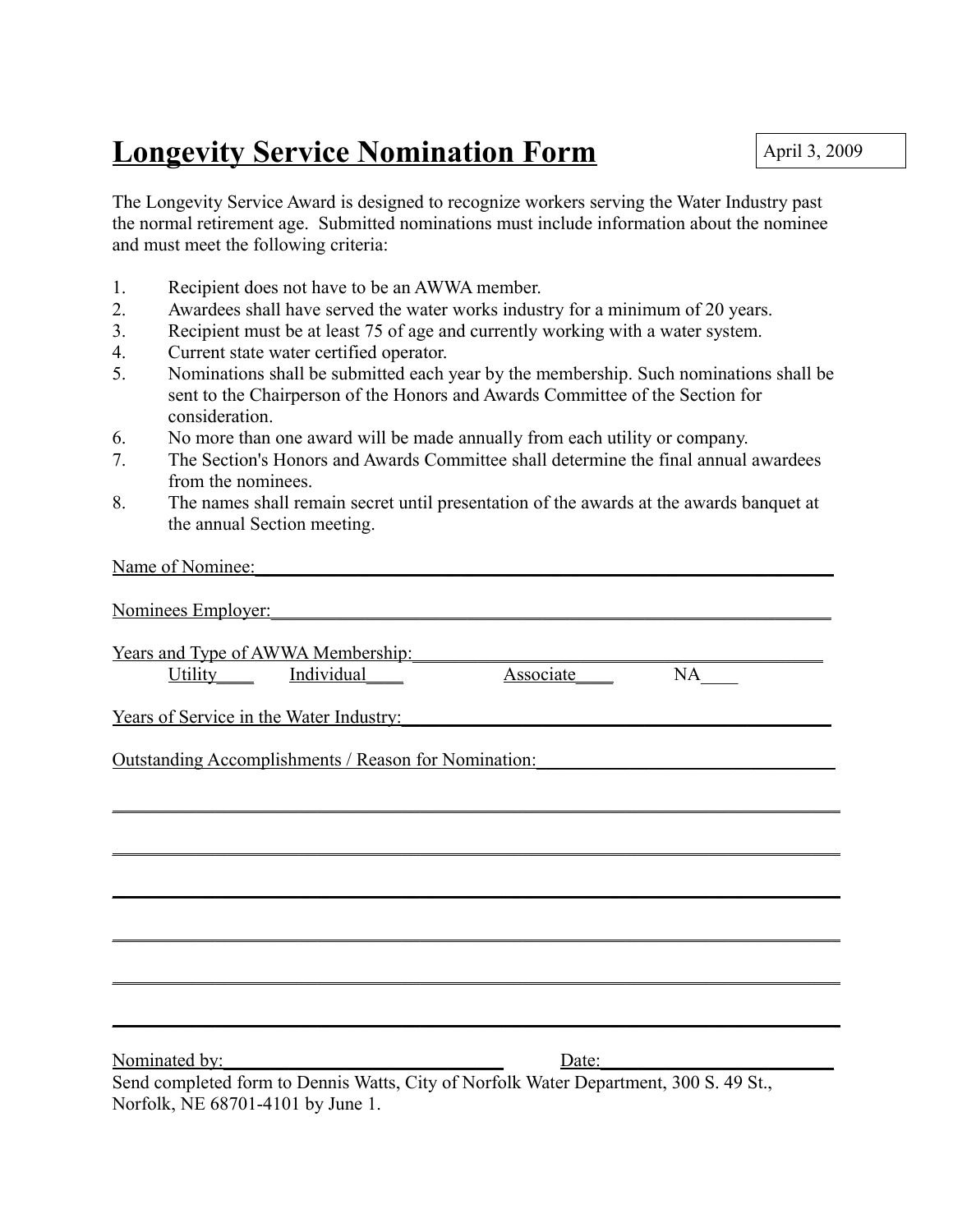## **Outstanding Supervisory Operator Award** APPLICATION FORM

Nebraska Section Award

An award to recognize special Operator performance working in a supervisory position by dedication toward compliance with public health standards, plant maintenance, development of new ideas, training, and outstanding achievement beyond normal operating responsibilities.

INSTRUCTIONS: All blanks must be completed for Award eligibility. A copy of the application must be submitted by August 31st of each calendar year to the Awards Committee Chair, Dennis Watts who can be reached at (402) 844-2210. Applications may be submitted electronically to dwatts@ci.norfolk.ne.us or by hard copy to Dennis Watts, City of Norfolk, 300 S 49th Street, Norfolk, NE 68701. Applications including supporting documentation will not be returned.

## **AWARD PRESENTED AT SECTION FALL CONFERENCE**

**Nominee Information Full Name: Title: Mailing Address: Phone (daytime): Phone (alternate): Email: Years in Field: Nominee's Utility/Agency Name: Justification for the award:** 

## **Outstanding Supervisory Operator Award** APPLICATION FORM

Nebraska Section Award

**Nominating Party Information Submitted by Name:** Date: Position: **Nominating Party's Utility/Agency: Department/Division: Mailing Address: Phone (daytime): Phone (alternate): Email:**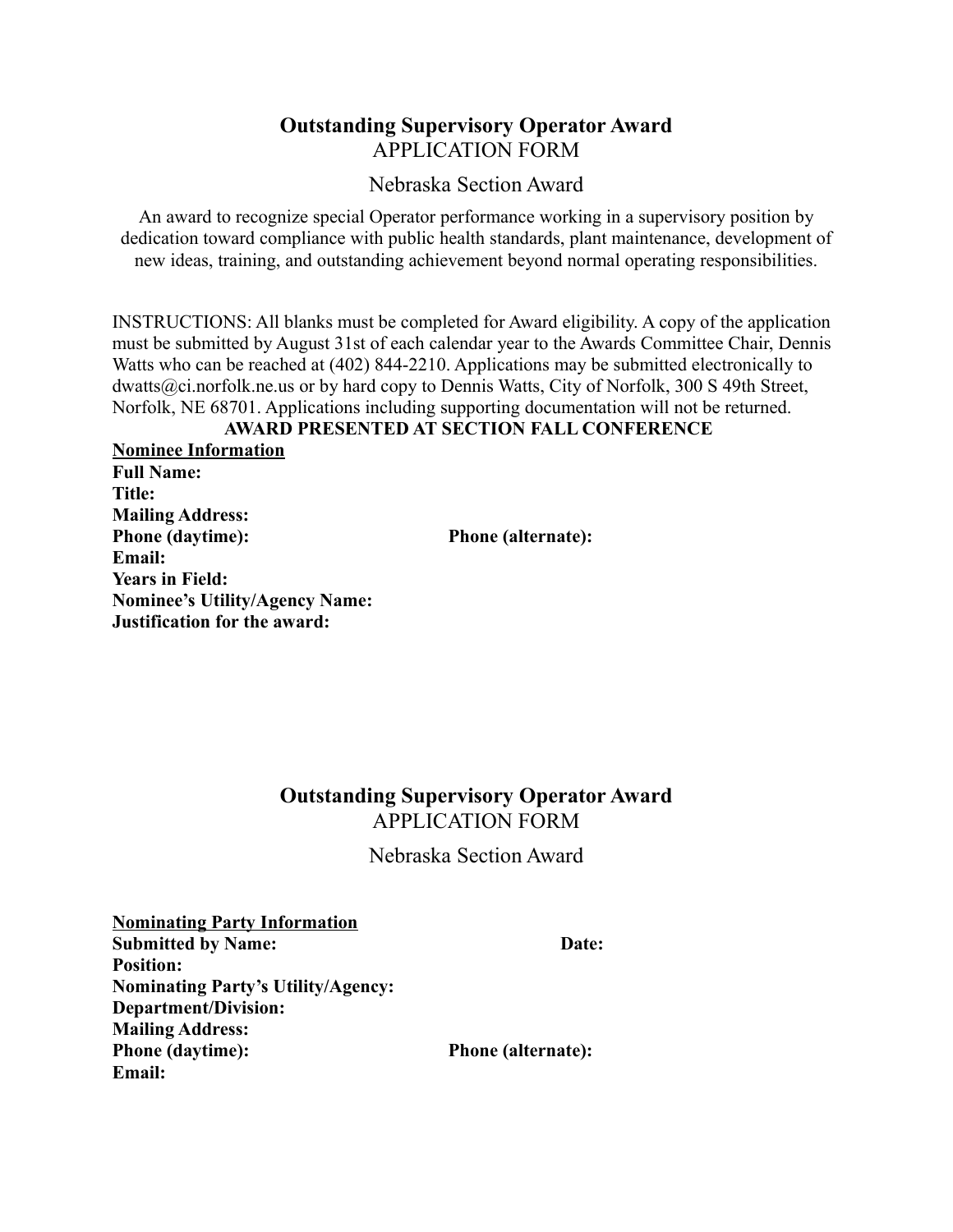## **Outstanding Supervisory Operator Award**

## **NOMINEE/OPERATOR NAME: UTILITY NAME:**

## **Eligibility Criteria:**

- A.) Current state water certified operator (treatment or distribution)
- B.) Operator working in the capacity of supervisor or superintendent
- C.) Recognition deserved for special performance

**Rating Category:** Please provide information outlining how the nominee's performance deserves recognition in the following areas. *(Each field below is limited to 250 characters; please attach additional pages as necessary)*

Compliance with public health standards:

Contribution to plant maintenance:

Training of Operators:

Special acts which demonstrated commitment and dedication to the public

(not directly related to water treatment):

Other comments in support of this nomination (attach additional pages as needed):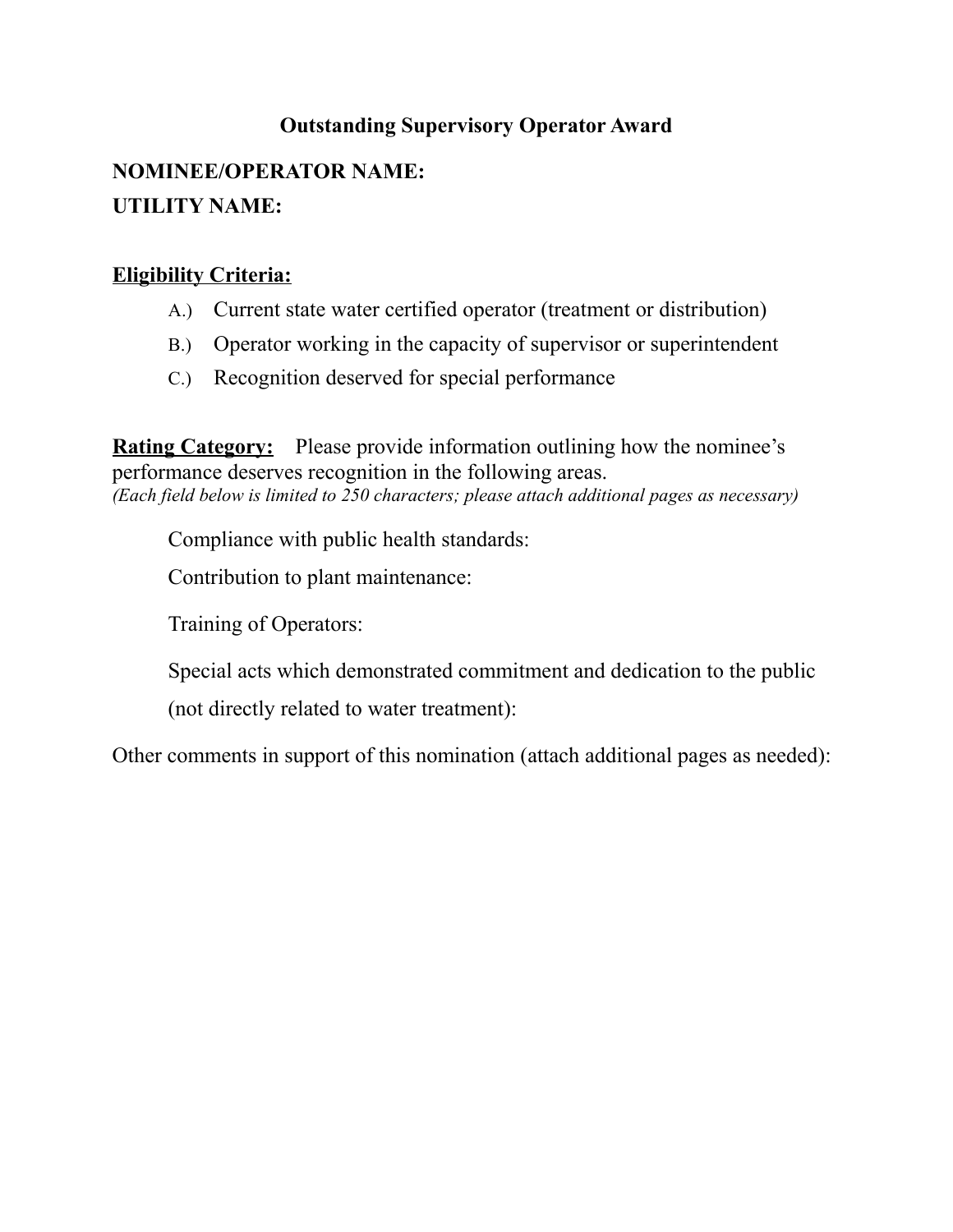April 29, 2012

To: Nebraska Section AWWA Executive Board

From: Section Director – Tony Bilek

Subject: May 2012 **Directors Report**

I will be "off-the-grid" this week from Tuesday through Saturday and unavailable to attend or call in to the Board Meeting.

Preparations are coming to together for the AWWA annual conference and exhibition (ACE). This year's conference is being held in Dallas, TX, June 10-14. I will be attending the conference and the Board of Directors meeting on Saturday June  $9<sup>th</sup>$ . I will look forward to reporting on the Board Meeting and conference at the next Nebraska board meeting.

The Executive Committee travel schedule will be announced at the Board Meeting in June. I will let everyone know who from National will be attending our annual conference in Kearney. Please do not hesitate to call me with any items or issues that need to be discussed at the national level.

Short report this month. Hope all is well with everyone.

Tony Bilek – NSAWWA Director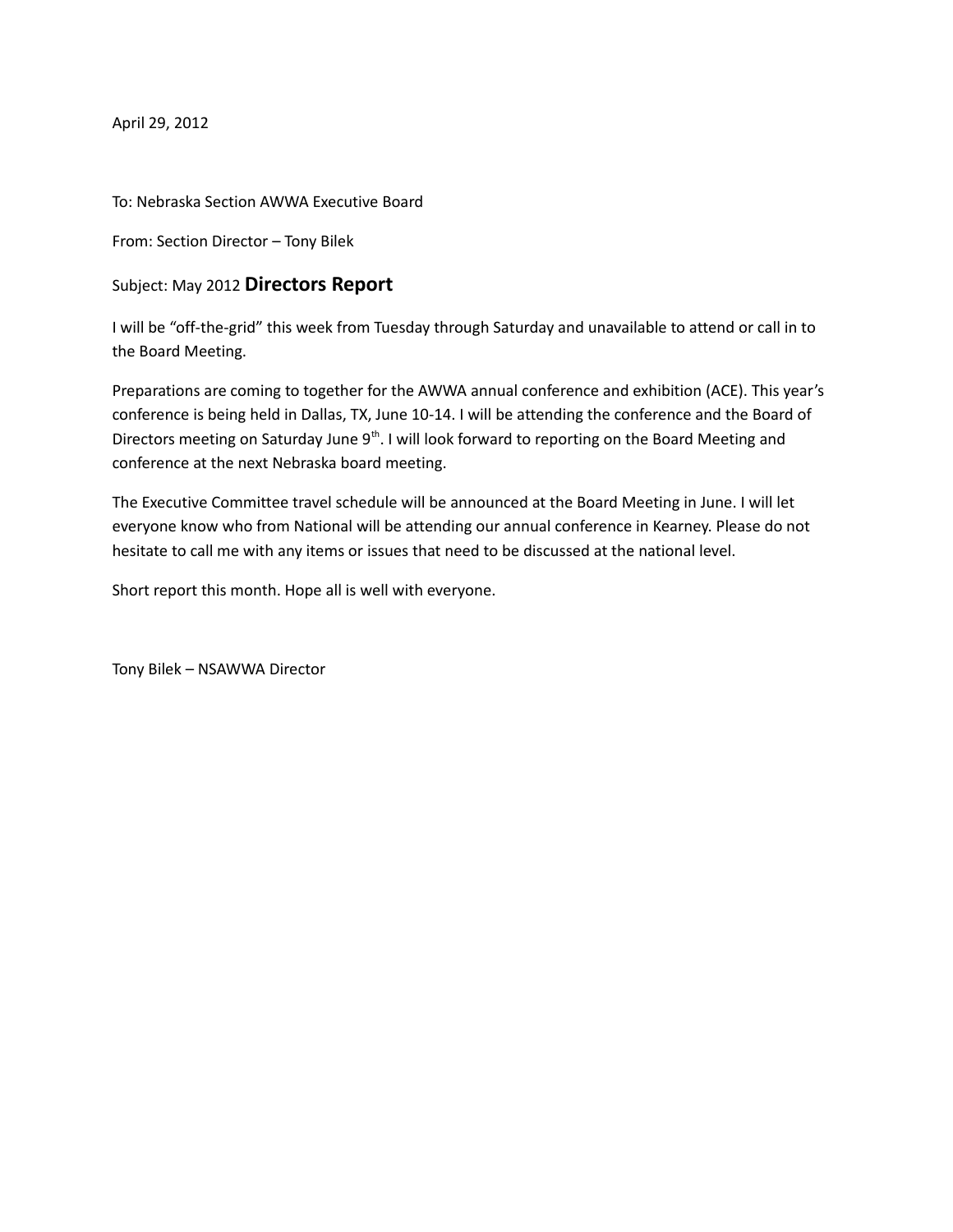To: NSAWWA Board From: John Keith, Chair Education Committee Date: May 4, 2012

## **Education Committee Report**

#### **Committee Members**

| John Keith, Chair | Nick McElvain | Brian Gongol |
|-------------------|---------------|--------------|
| Rob Pierce        | Steve Kelley  | Mike Wentink |

### **Happenings**

- 1. Asset Management Workshop took place April 3-4, 2012 at Mahoney State Park near Ashland.
	- a. Ninety-six (96) people attended the workshop
	- b. Not all registration fees have been received but preliminary #s

| \$5,245.00 | Registration Fees Deposited as<br>of 4/27/12 |
|------------|----------------------------------------------|
| \$550.00   | checks not deposited                         |
|            | Sponsors (incl in deposits                   |
| \$600.00   | 4/27/12                                      |
| \$6,395.00 | SubTotal                                     |
| \$900.00   | 12 regist. Outstanding                       |
| \$7,295.00 | Total                                        |
| \$6,288.88 | <b>Actual Costs</b>                          |
| \$1,006.12 | Net funds                                    |

- c. Overall good response, lots of information for two days
- d. Thanks to Mike Wentink, Nick McElvain for organizing, Brian Gongol for emailing info, Dennis Watts and Todd Boling for helping rearrange seating on first day.
- 2. Rob indicates there have been 14 training events including 267 operators so far this year. Five (5) more training sessions are scheduled this year.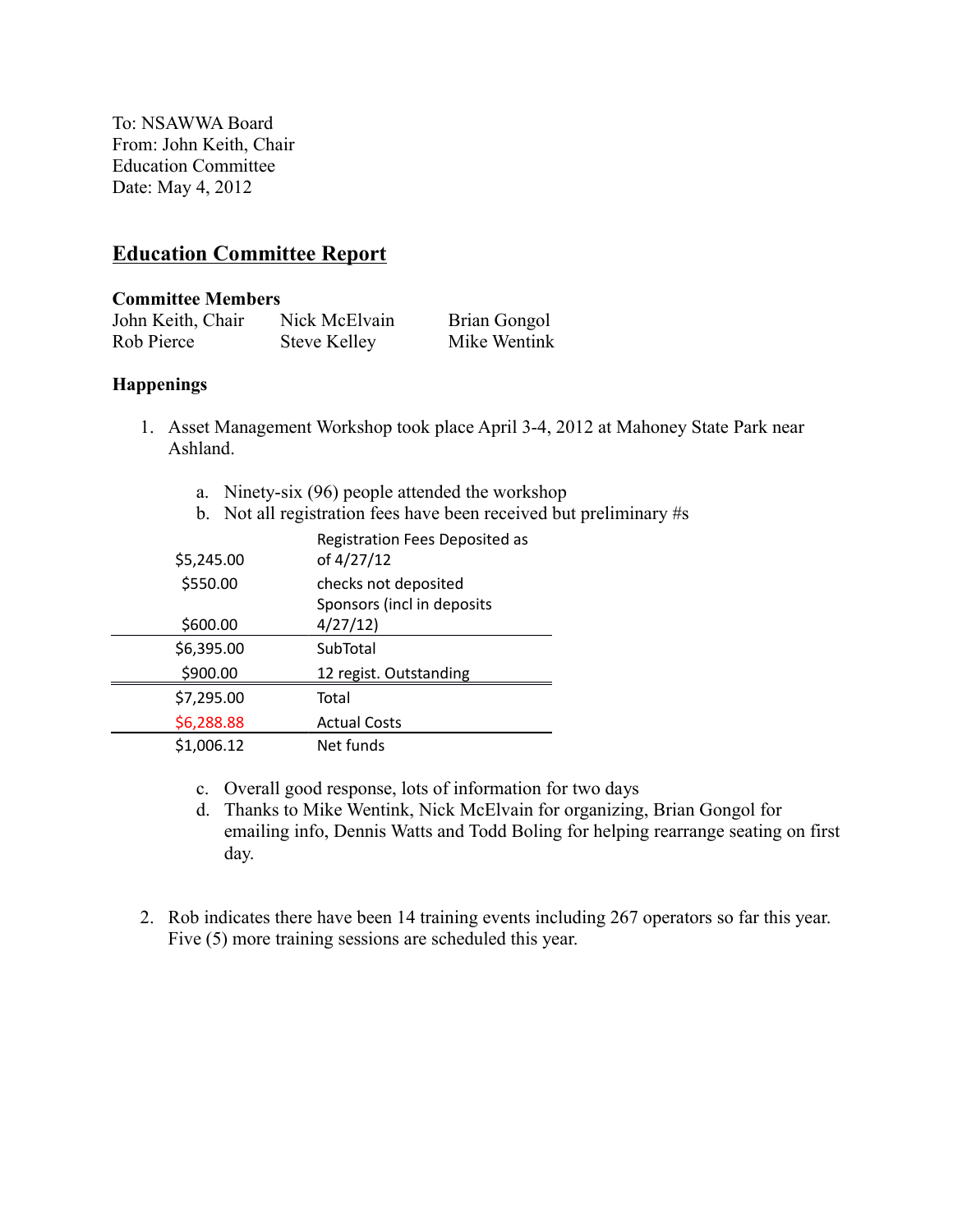April 30, 2012

To: Nebraska Section AWWA

From: Tony Bilek – **MAC** Chair

Subject: May 2012 committee report

Things are coming together for the annual conference and the new Younes venue. I will be attempting to get the exhibitor invitations and contracts mailed somewhat earlier this year. Specifics regarding the exhibit area have been communicated and arranged through Craig and Penny at the Younes Center.

I need everyone's help in soliciting vendors and especially those who would be interested in exhibiting large equipment. Pease have anyone call me with any questions.

I'm pretty sure we don't need a motion to approve an increase in the exhibitor fee. I'd like to suggest the fee be increased to \$500.00. If there are no objections, I will include the increased fee in the invitation and contract documents.

I have been in touch with Badger Meter personnel regarding the Meter Madness competition we'd like to try out this year. We're hopeful to conduct the Meter Madness, Top Ops and Water Tasting contest in the exhibit hall this year.

Will continue the Best of Show Award this year.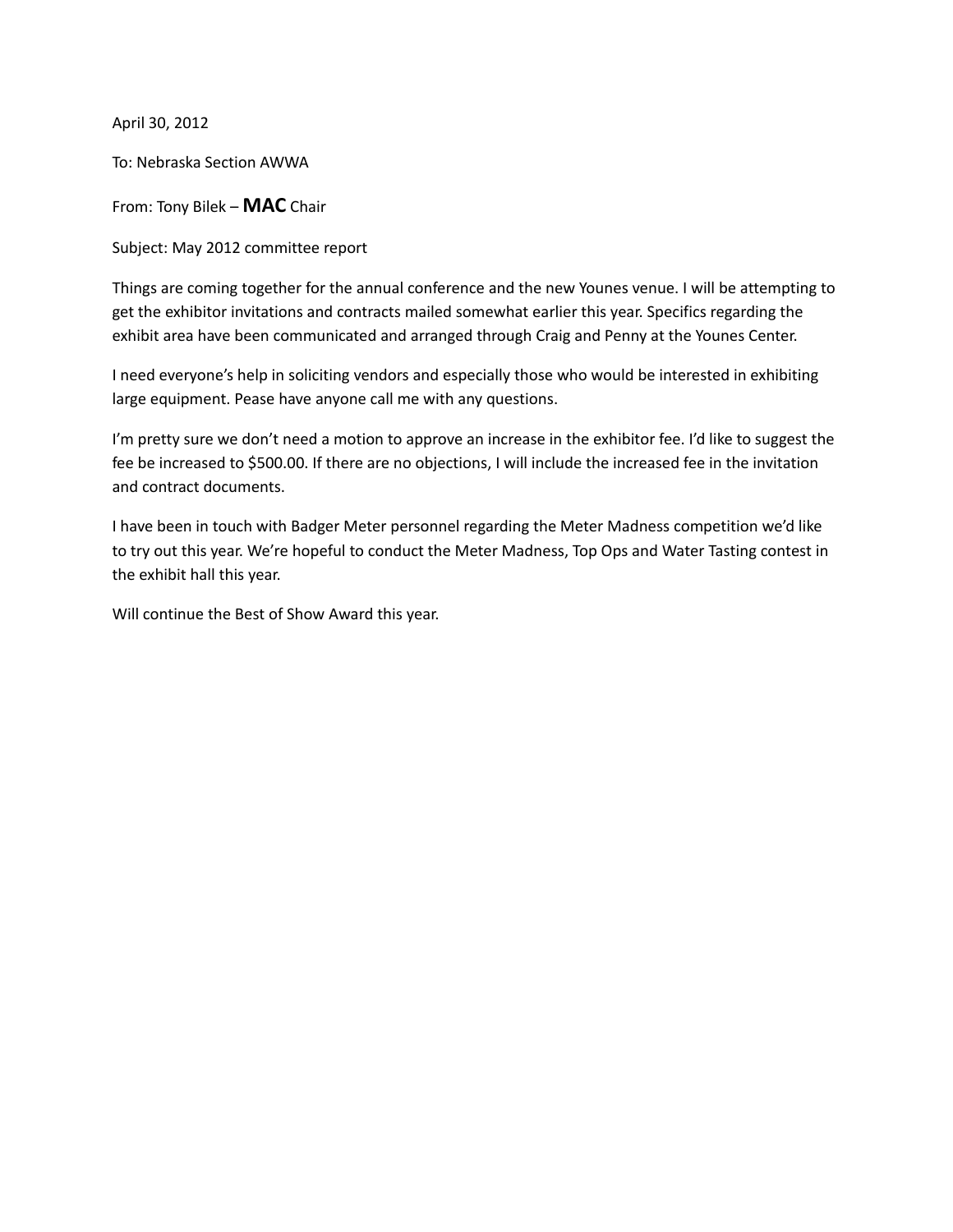## NE Section AWWA **Public Information Committee** Report

May 4, 2012

The committee met on April 5 in Lincoln.

Invitations sent to about 45 mayors to issue a proclamation declaring May 6-12 as Drinking Water Week in their community. Have already heard from a couple that they will issue the proclamation (Columbus, Gering, York).

Facebook page has 119 fans.

Will post the DWW PSAs on our website and then notify the radio stations to download them from there.

Possibly give a presentation at fall conference (topic idea: How to Engage Kids in Drinking Water Interests/Issues).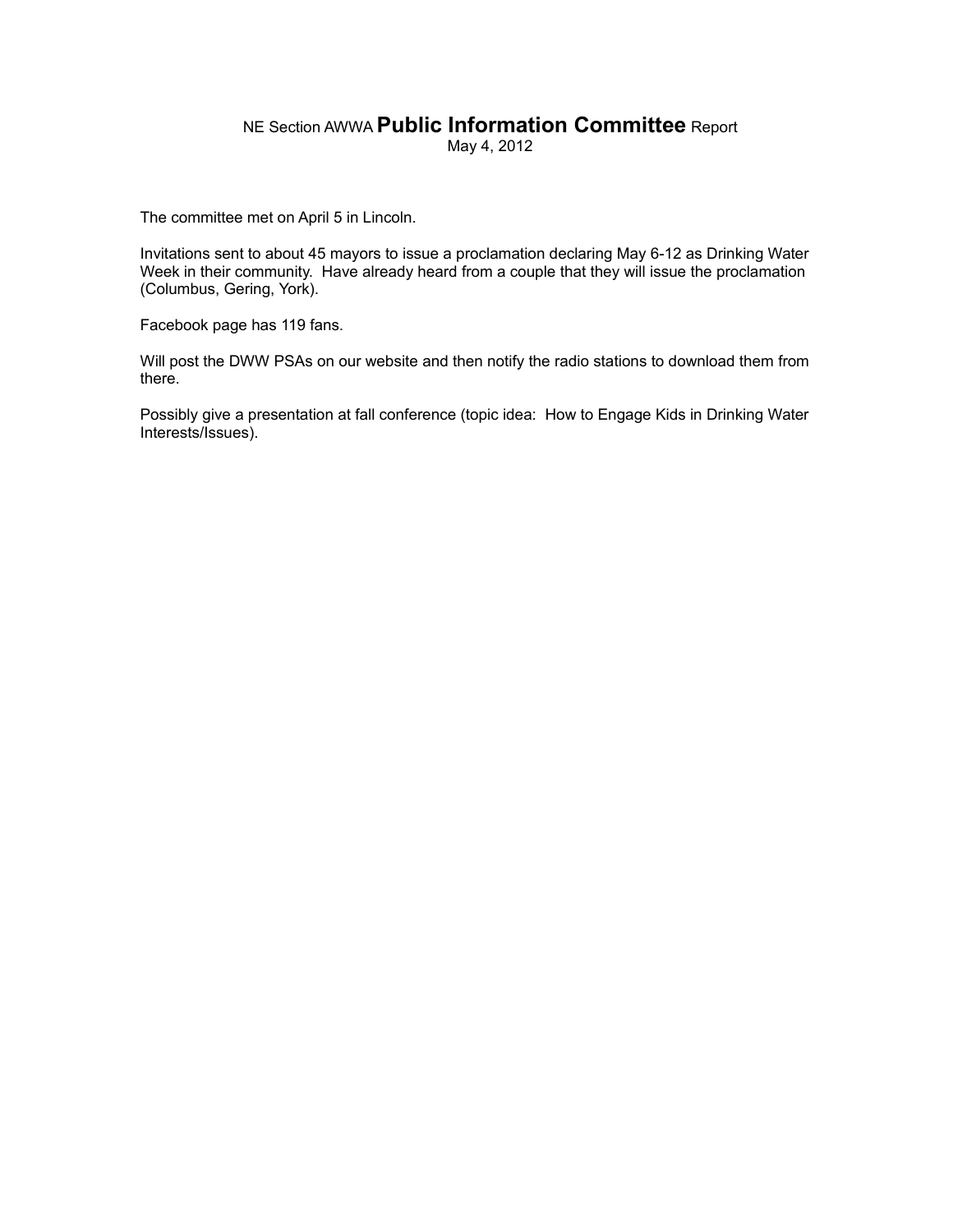## **Publications Committee Report**

May 3, 2012 Brian Gongol, chair - brian@gongol.net

## **Wise Water Words - publication details**

As discussed at the last meeting, we are scrambling to line up alternatives for publication next year due to national's decision to shut down their publication program at the end of 2012 (meaning that all issues in 2013 and beyond will need to be printed by us). Based upon the input from the board at the last meeting, I am operating under the assumption that we will still be publishing three printed issues per year.

- There are three major factors that determine our publication costs:
- print quality (full-color, which we currently use, is more expensive than black-and-white)
- length (we are currently producing issues with 16 pages)
- distribution (we are currently printing and distributing about 500 copies)

If we do not cut back on any of the above, the information I have suggests that we should assume that printing and mailing will cost about \$5.00 per recipient per issue, or about \$2,500 per issue in total -- or about \$7,500 per year.

I have started a complete report on the proposed advertising prices, but it is not ready yet. I will try to distribute it to the board within a couple of days.

## **Wise Water Words - editorial calendar**

The editorial calendar for the year looks like this:

- Spring 2012 Wise Water Words: Currently being edited. Publication May 2012. (Please note: It is entirely my fault that publication on this issue is behind schedule.)
- Summer 2012 Wise Water Words: Articles due by June 1. Publication July 2012.
- Fall 2012 Wise Water Words: Articles due by October 1. Publication November 2012.
- Membership directory: Publication October/November 2012.

## **Website**

We have received several submissions to the website since the last report, including details about the Water for People golf outing, YP activities, and several job postings. All new items are posted to our front page, and are archived to our news page when they are no longer new.

I have not received any new feedback about the two mass-mail lists (board@awwaneb.org and committees $@a$ wwaneb.org) that forward to the board and committee chairs, respectively. If anyone has questions or comments about these, please let me know.

## **Multimedia**

Our YouTube channel has been viewed 668 times since its inception on September 7th.

If you have ideas for videos or need assistance with anything that might help with our educational or public-informational outreach, please let me know.

## **E-mail distribution list**

The e-mail distribution list currently has 228 members.

We sent four updates in March, six in April, and have sent two so far in May. One item of note: I received a large number of "bounce" notices from MUD after the notice Chris New sent on Monday about the Water for People golf event. I do not know whether this was because the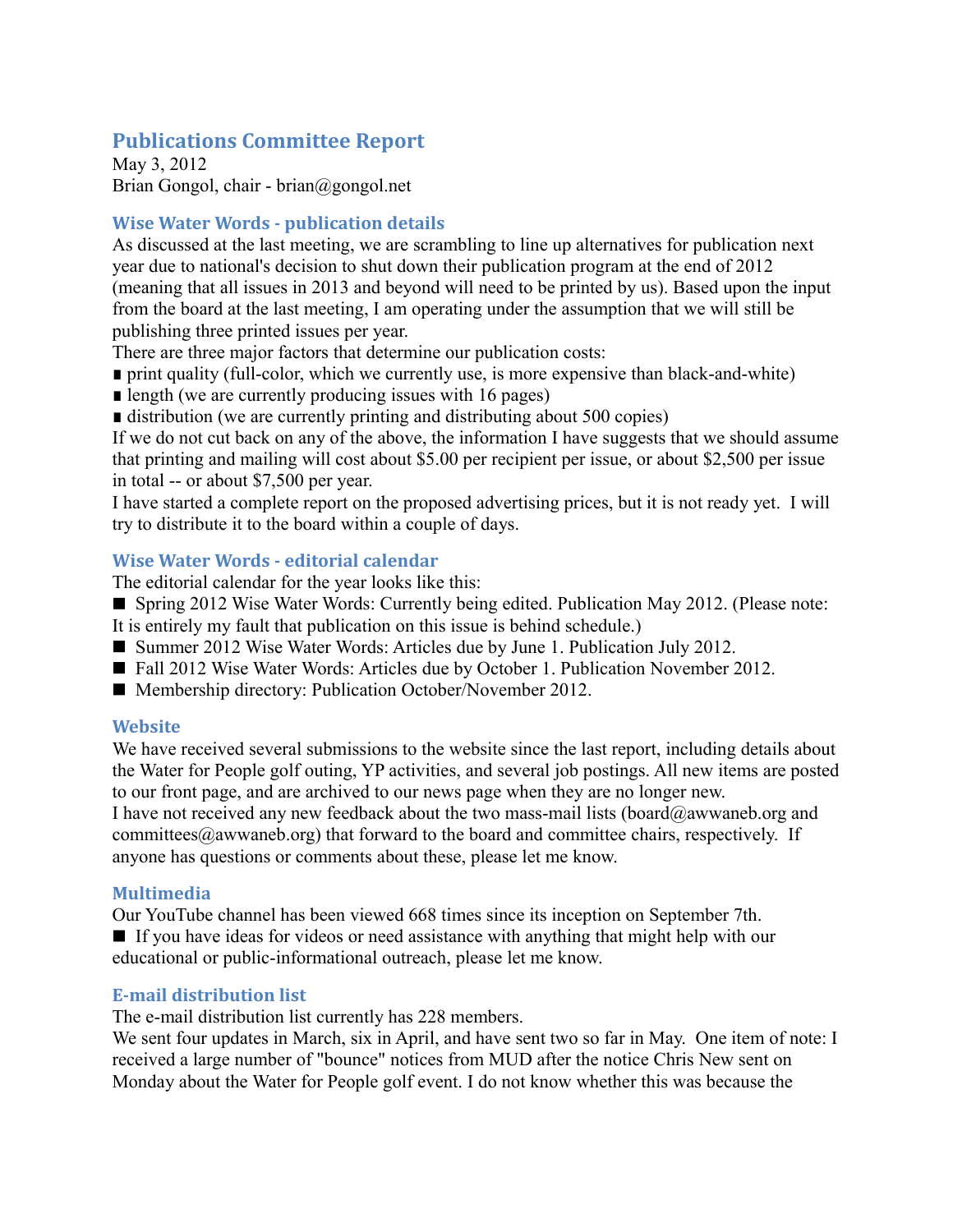MUD servers flagged it as spam or if it was for some other reason. If anyone at MUD has further information, I'd like to know.

Also, I'm trying to copy most major announcements from our e-mail distribution list onto the Facebook page, to ensure that we get the maximum amount of outreach. The Facebook page currently has 119 "likes" (most of whom receive our updates).

If you have anything you want to issue via the e-mail distribution list, please send it directly to awwaneb@gongol.net. That places it in the "waiting room", where I can approve it to go out to the entire list.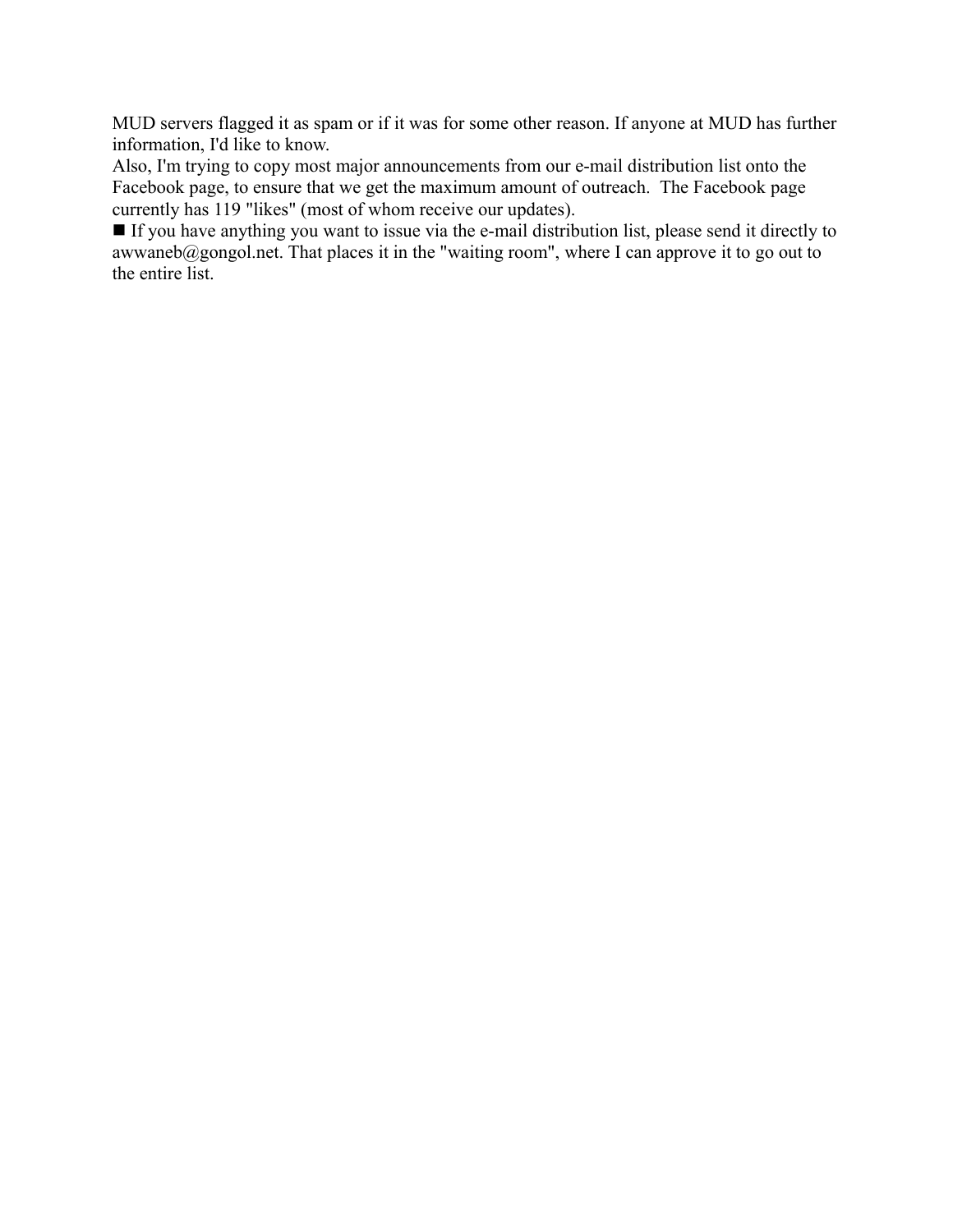Hello Doug,

Below is the committee report from the **Research and Student Activities committee**.

- 1. The UNL AWWA/NWEA student chapter held a career panel for graduate and undergraduate students on Tuesday 4/17. Craig Reinsch of Olson Associates, Steve Goans of NDEQ, and myself severed as panelists. The panelists discussed with ~15 UNL students about various career options in the water and wastewater fields.
- 2. The UNL AWWA/NWEA student chapter held a water taste contest during the UNL Eweek on Friday 4/13. The student chapter collected drinking water samples from 5 nearby water facilities and from Ben Day's home treatment system. Craig Reinsch facilitated the water sample collection and participated the water taste contest. More than 100 high school students attended the contest.
- 3. The student chapter will hold an election in the next couple of weeks to elect student officers for the next academic year.

Thanks, Xu

\*\*\*\*\*\*\*\*\*\*\*\*\*\*\*\*\*\*\*\*\*\*\*\*\*\*\*\*\*\*\*\*\*\*\*\*\*\*\*\*\*\*\*\*

Xu Li, Ph.D., EIT Assistant Professor Department of Civil Engineering University of Nebraska-Lincoln 844 N. 16th St., N117 SEC Link Lincoln, NE 68588-6105

Phone: (402) 472-6042 Fax: (402) 472-8934 E-mail: [xli4@unl.edu](mailto:xli4@unl.edu) \*\*\*\*\*\*\*\*\*\*\*\*\*\*\*\*\*\*\*\*\*\*\*\*\*\*\*\*\*\*\*\*\*\*\*\*\*\*\*\*\*\*\*\*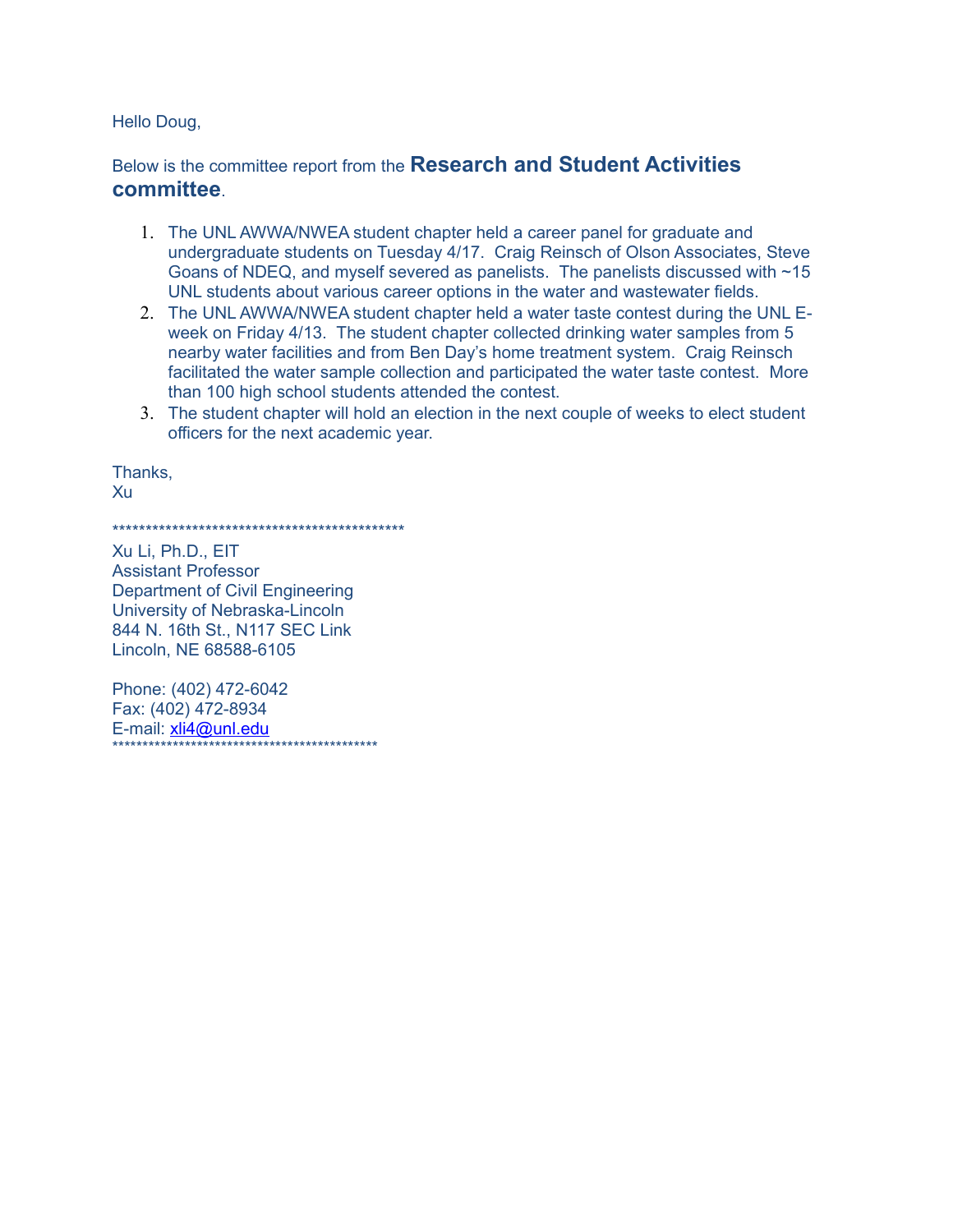Attached is the **Treasures Report** for tomorrow meeting. Please distribute.

We've had some recent activity with the Asset Management Workshop income and expenses and the AWWA WFP Golf Tournament. I did renew a CD, the rate increased from 0.15% to 0.9%.

I do have concerns with the balance of the budget, we are projecting a deficit this year of approximately \$12,000 and next year will have more expenses with the publication of Wise Water Words. A big portion of the deficit will be due to publishing the directory which is budgeted at \$8,000. We will start to deplete our checking account budget this year and if the budget for next year remains on the current trend, we'll further deplete our checking account balance next year as well. The Board needs to consider tightening budgets moving forward in planning for next year. Something the Board should consider is to minimize funding to areas that are not revenue neutral and activities that may benefit non-members such as the Ultimate Backflow or have other organizations help fund these activities. Top Ops and the Washington Fly In are also big expenses for the section. May want to consider offsetting expenses by increasing conference registration rates, the Board should discuss other options to cut expenses and increase revenue.

Thanks,

Ben Day, PE | Water/Wastewater | Olsson Associates 1111 Lincoln Mall, Suite 111 | Lincoln, NE 68508 | [jday@olssonassociates.com](mailto:jday@oaconsulting.com) TEL 402.474.6311 | DIR 402.458.5693 | FAX 402.474.5160



 $\blacktriangleright$  Please consider the environment before printing this e-mail.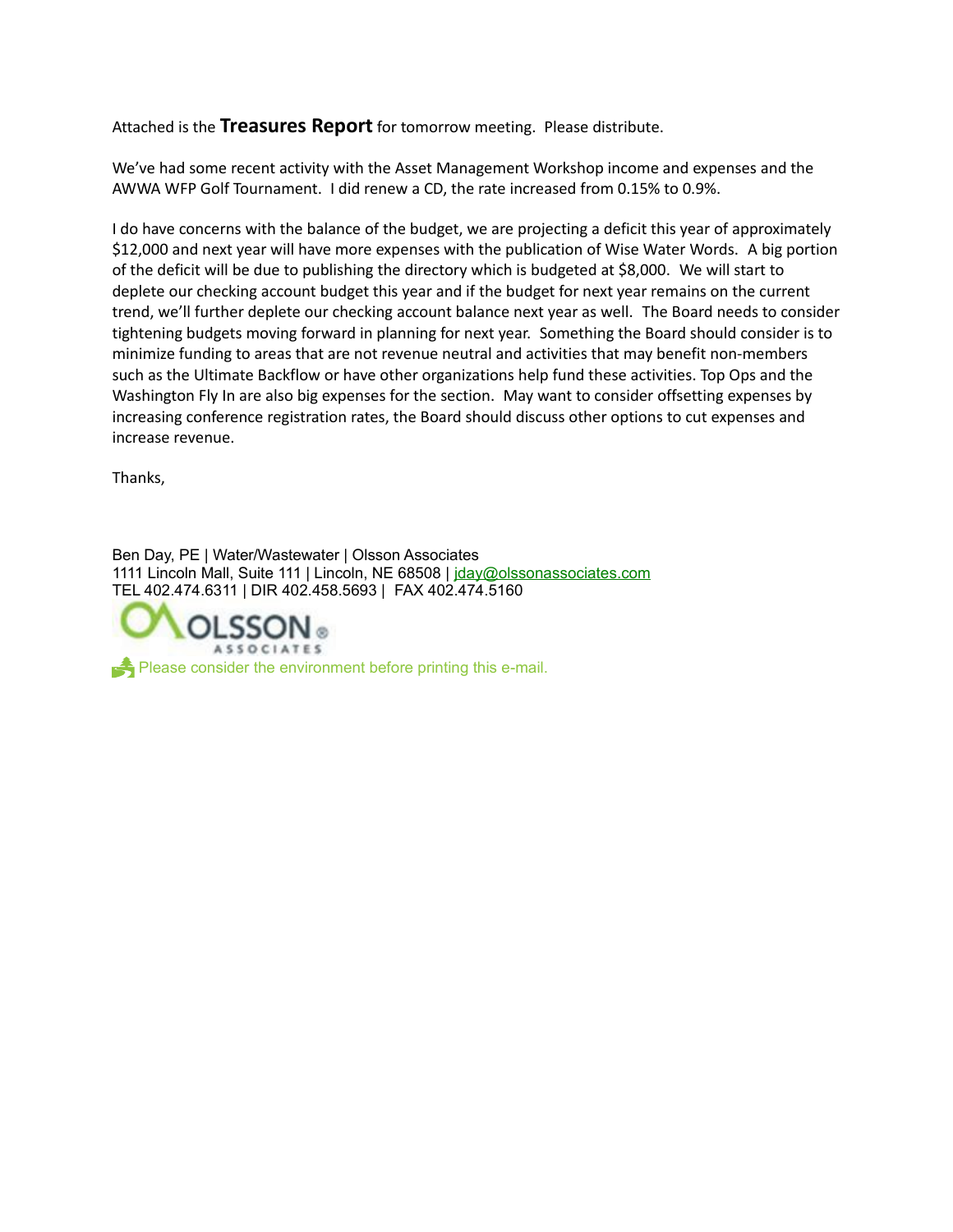## **Nebraska AWWA Section Young Professionals Committee**

## **Section Board Meeting Committee Report – May 2012**

The following is a list of summary of the primary activity within the Young Professionals Committee (submitted by Craig Reinsch and Justin Stine):

 $\triangleright$  The YP Committee met on April 9 via conference call to discuss the past and future activities.

 $\triangleright$  Past Events/Activities

 $\circ$  March 9 – Water storage tank seminar at the Upstream Brewery in Omaha, NE. Approximately 15-20 people of mixed ages and backgrounds were in attendance. The seminar was presented by Maguire Iron and assistance from SGA Coating Consultants.

 $\circ$  April 13 – E-week support for student chapter at their water tasting event.

 $\circ$  April 20 – Tour of the Flowserve pumps foundry in Hastings, NE. Approximately 18 people were in attendance. A greater number of people from locations west of Lincoln were in attendance, which is one area we try to stay conscious of.

Upcoming Events/Activities:

 $\circ$  Children's Groundwater Festival in Grand Island to be held on May 8, 2012, with representatives from the YP committee staffing a booth at the event, using the groundwater model. Approximately 4 or 5 YP people will be manning the booth.

 $\circ$  We are working on a June/July WTP tour, as well as another tour in September/October.

 $\circ$  We are working on the early stages of organizations of another poker tournament at the Fall Conference this year. The event may likely be an equal partnership with the NWEA YP committee as we move forward though many details need to be resolved.

 $\triangleright$  Other Items:

 $\circ$  Gina Rust will be leaving the YP committee because of job relocation. We don't have immediate plans to replace her, but we will continue to try and engage YPs as we find them.

Committee Members: Rory Sudbeck, Brittany Travers, Justin Stine, Craig Reinsch, Andrew Synhorst, Billy Kaufold, Gina Rust, Jeff Hubby, Teresa Konda, Chad Roberts, Xu Li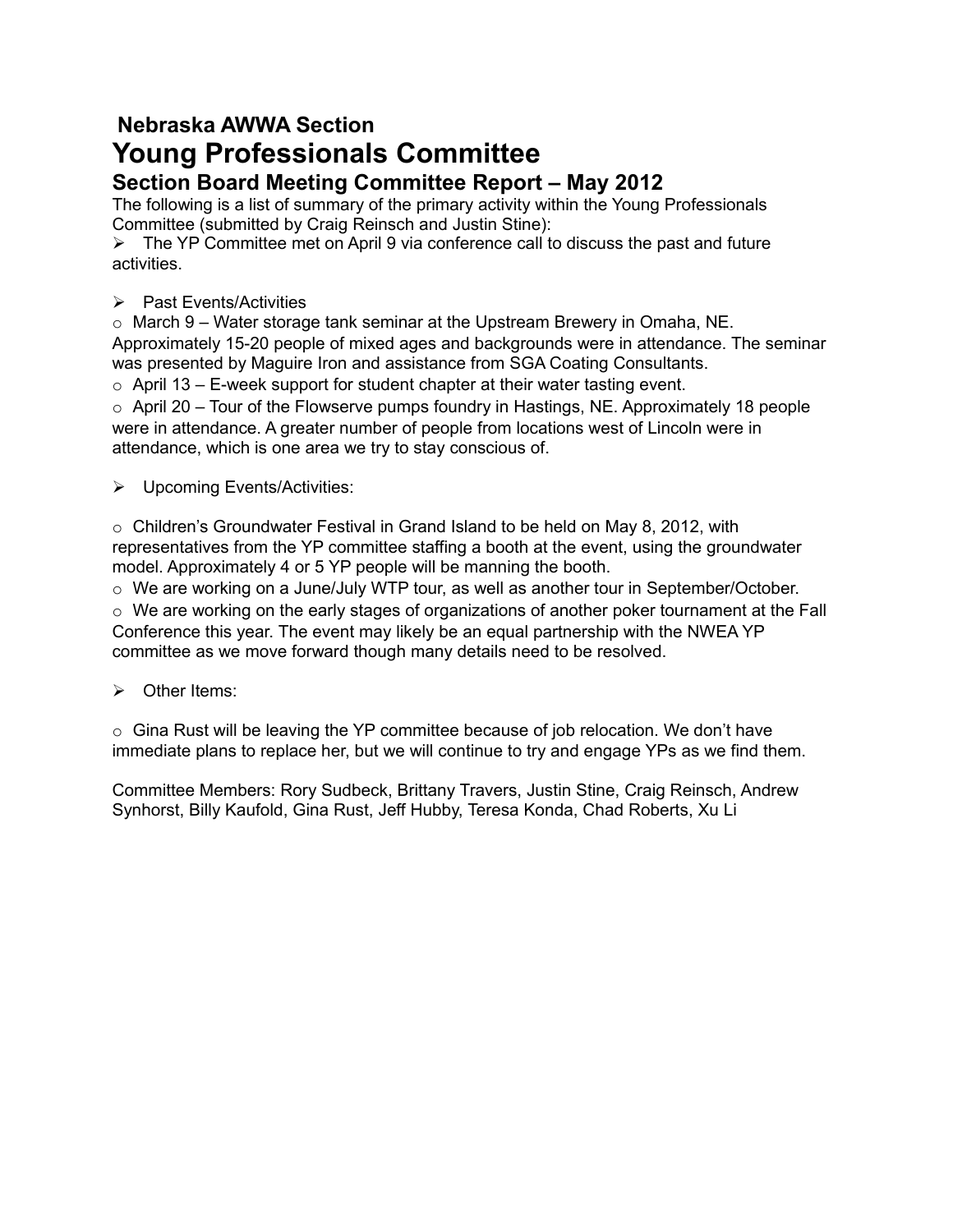## **Jerry Obrist, Lincoln Water System Jim Shields, Omaha Metropolitan Utilities District Milo Rust, City of Chadron**

 $\mathcal{L}_\text{max}$  , and the contract of the contract of the contract of the contract of the contract of the contract of the contract of the contract of the contract of the contract of the contract of the contract of the contr

## **2012 AWWA Washington "Fly-In" Meetings**

## **Wednesday, March 7th**

| 1:30 <sub>pm</sub> | AT Johnston<br>Office of Rep. Lee Terry<br>2331 Rayburn House Office Building<br>$(202)$ 225-4155<br>at.johnston@mail.house.gov                                        |
|--------------------|------------------------------------------------------------------------------------------------------------------------------------------------------------------------|
| 2:00 <sub>pm</sub> | Alan Feyerherm, Deputy Chief of Staff<br>Office of Rep. Jeff Fortenberry<br>1514 Longworth House Office Building<br>$(202)$ 225-4806<br>alan.feyerherm@mail.house.gov  |
| 3:30 <sub>pm</sub> | Ansley Mick, Legislative Assistant<br>Office of Rep. Adrian Smith<br>503 Cannon House Office Building<br>$(202)$ 225-6435<br>ansley.mick@mail.house.gov                |
| 4:00 <sub>pm</sub> | Erick Lutt, Legislative Assistant<br>Office of Senator Ben Nelson<br>720 Hart Senate Office Building<br>$(202)$ 224-6551<br>erick lutt@bennelson.senate.gov            |
| 4:30 <sub>pm</sub> | Patrick Lehman, Legislative Assistant<br>Office of Senator Mike Johanns<br>404 Russell Senate Office Building<br>$(202)$ 224-4224<br>patrick_lehman@johanns.senate.gov |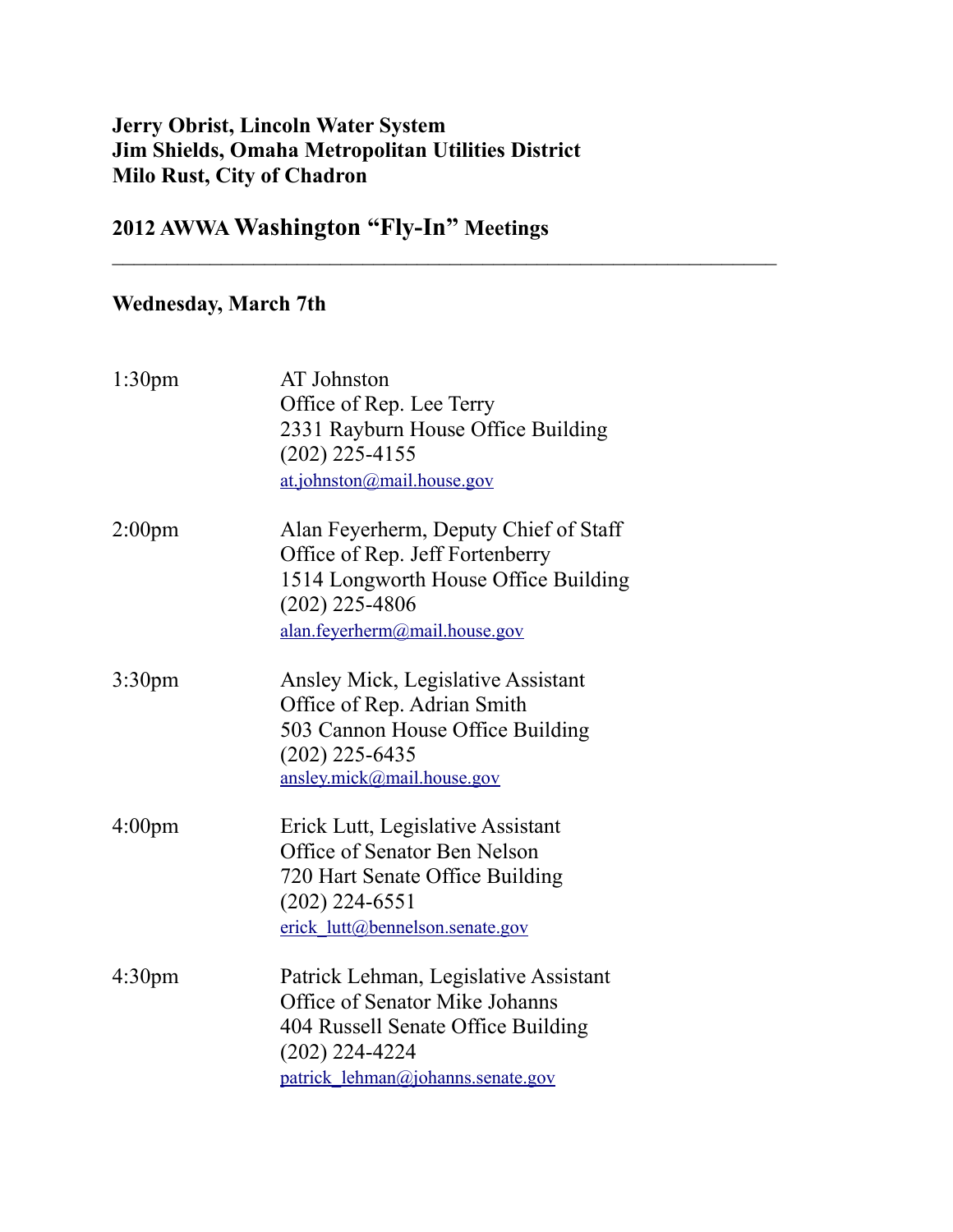## **AWWA/WEF Fly-In—NE--#1 Congressional Visit Evaluations**

Office visited: Congressman Lee Terry

With whom did you meet (name  $&$  title):  $&A T$  Johnston  $\mathcal{L}_\mathcal{L} = \{ \mathcal{L}_\mathcal{L} = \{ \mathcal{L}_\mathcal{L} = \{ \mathcal{L}_\mathcal{L} = \{ \mathcal{L}_\mathcal{L} = \{ \mathcal{L}_\mathcal{L} = \{ \mathcal{L}_\mathcal{L} = \{ \mathcal{L}_\mathcal{L} = \{ \mathcal{L}_\mathcal{L} = \{ \mathcal{L}_\mathcal{L} = \{ \mathcal{L}_\mathcal{L} = \{ \mathcal{L}_\mathcal{L} = \{ \mathcal{L}_\mathcal{L} = \{ \mathcal{L}_\mathcal{L} = \{ \mathcal{L}_\mathcal{$ 

 $\mathcal{L}_\text{max}$  , and the contract of the contract of the contract of the contract of the contract of the contract of the contract of the contract of the contract of the contract of the contract of the contract of the contr

What was his/her reception of our issue?

 Will cosponsor the WIFIA bill X Will support the WIFIA bill Wants to study it more before committing Declined to support WIFIA bill

Has additional questions for AWWA/WEF staff

Your overall impression of the meeting: Very receptive to loan concept and rate payers paying back the loan

 $\mathcal{L}_\mathcal{L} = \{ \mathcal{L}_\mathcal{L} = \{ \mathcal{L}_\mathcal{L} = \{ \mathcal{L}_\mathcal{L} = \{ \mathcal{L}_\mathcal{L} = \{ \mathcal{L}_\mathcal{L} = \{ \mathcal{L}_\mathcal{L} = \{ \mathcal{L}_\mathcal{L} = \{ \mathcal{L}_\mathcal{L} = \{ \mathcal{L}_\mathcal{L} = \{ \mathcal{L}_\mathcal{L} = \{ \mathcal{L}_\mathcal{L} = \{ \mathcal{L}_\mathcal{L} = \{ \mathcal{L}_\mathcal{L} = \{ \mathcal{L}_\mathcal{$ 

Fly-In delegate(s): Jim Shields

Office visited: Congressman Jeff Fortenberry

 $\mathcal{L}_\text{max}$  and the contract of the contract of the contract of the contract of the contract of the contract of the contract of the contract of the contract of the contract of the contract of the contract of the contrac

 $\mathcal{L}_\text{max}$  , and the contract of the contract of the contract of the contract of the contract of the contract of the contract of the contract of the contract of the contract of the contract of the contract of the contr

With whom did you meet (name  $&$  title): Alan Feyerherm, Deputy Chief of Staff

What was his/her reception of our issue?

Will cosponsor the WIFIA bill

X Will support the WIFIA bill

Wants to study it more before committing

Declined to support WIFIA bill

X Has additional questions for AWWA/WEF staff

 $\mathcal{L}_\text{max}$  and the contract of the contract of the contract of the contract of the contract of the contract of the contract of the contract of the contract of the contract of the contract of the contract of the contrac

Your overall impression of the meeting: Supportive of concept --- Question: Asked if this will be a stand alone Bill or attached to another Bill?

 $\mathcal{L}_\mathcal{L} = \{ \mathcal{L}_\mathcal{L} = \{ \mathcal{L}_\mathcal{L} = \{ \mathcal{L}_\mathcal{L} = \{ \mathcal{L}_\mathcal{L} = \{ \mathcal{L}_\mathcal{L} = \{ \mathcal{L}_\mathcal{L} = \{ \mathcal{L}_\mathcal{L} = \{ \mathcal{L}_\mathcal{L} = \{ \mathcal{L}_\mathcal{L} = \{ \mathcal{L}_\mathcal{L} = \{ \mathcal{L}_\mathcal{L} = \{ \mathcal{L}_\mathcal{L} = \{ \mathcal{L}_\mathcal{L} = \{ \mathcal{L}_\mathcal{$ 

Fly-In delegate(s): Jerry Obrist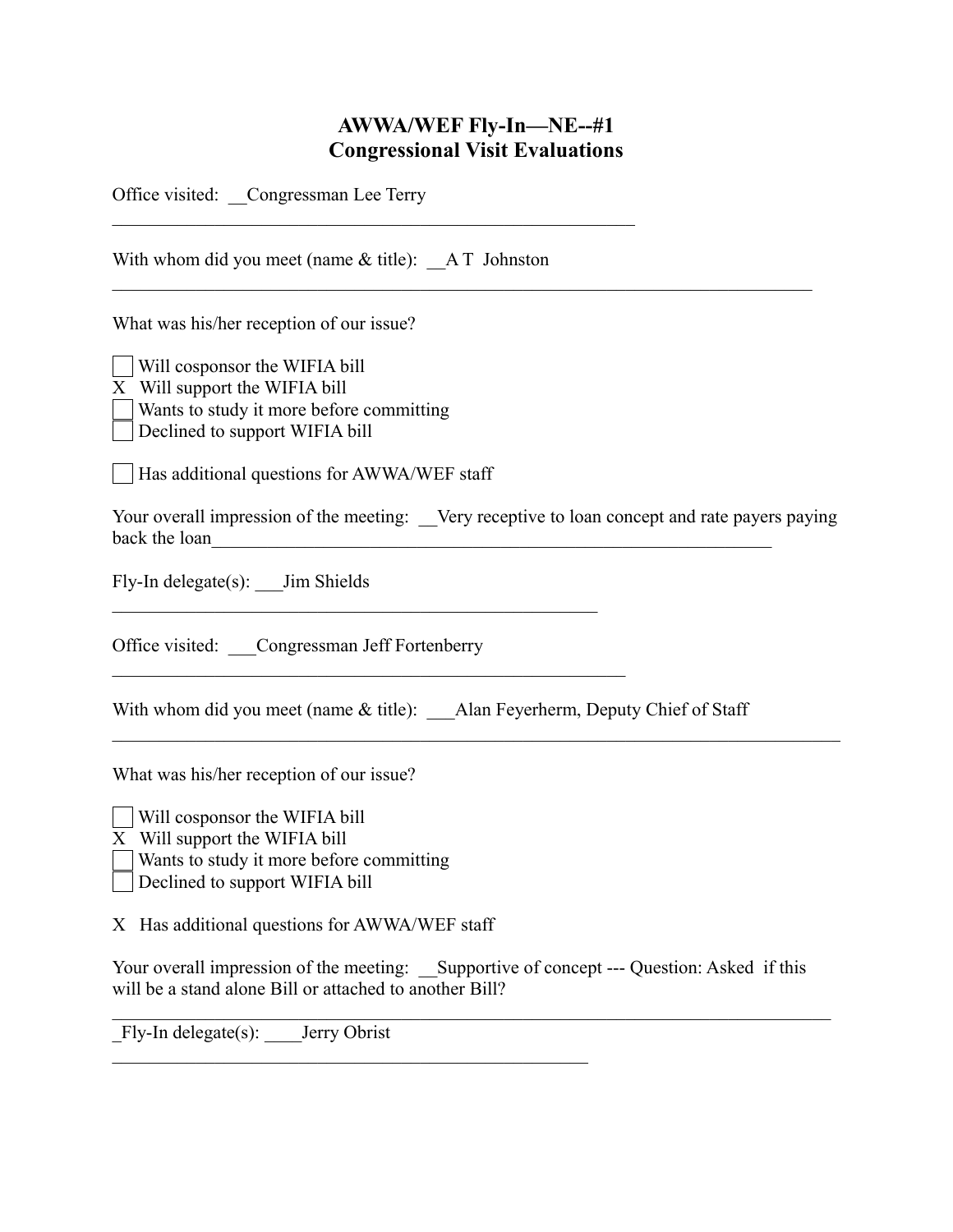Office visited: Congressman Adrian Smith

With whom did you meet (name & title): \_\_\_\_Ansley Mick, Legislative Assistant

 $\mathcal{L}_\text{max}$  and the contract of the contract of the contract of the contract of the contract of the contract of the contract of the contract of the contract of the contract of the contract of the contract of the contrac

What was his/her reception of our issue?

 Will cosponsor the WIFIA bill X Will support the WIFIA bill Wants to study it more before committing  $\Box$  Declined to support WIFIA bill

X Has additional questions for AWWA/WEF staff

Your overall impression of the meeting: Very supportive of loan concept ---Questions: Is there a loan size or limit? Is there an amount for 'seed' money?

 $\mathcal{L}_\mathcal{L} = \{ \mathcal{L}_\mathcal{L} = \{ \mathcal{L}_\mathcal{L} = \{ \mathcal{L}_\mathcal{L} = \{ \mathcal{L}_\mathcal{L} = \{ \mathcal{L}_\mathcal{L} = \{ \mathcal{L}_\mathcal{L} = \{ \mathcal{L}_\mathcal{L} = \{ \mathcal{L}_\mathcal{L} = \{ \mathcal{L}_\mathcal{L} = \{ \mathcal{L}_\mathcal{L} = \{ \mathcal{L}_\mathcal{L} = \{ \mathcal{L}_\mathcal{L} = \{ \mathcal{L}_\mathcal{L} = \{ \mathcal{L}_\mathcal{$ 

 $\mathcal{L}_\mathcal{L} = \{ \mathcal{L}_\mathcal{L} = \{ \mathcal{L}_\mathcal{L} = \{ \mathcal{L}_\mathcal{L} = \{ \mathcal{L}_\mathcal{L} = \{ \mathcal{L}_\mathcal{L} = \{ \mathcal{L}_\mathcal{L} = \{ \mathcal{L}_\mathcal{L} = \{ \mathcal{L}_\mathcal{L} = \{ \mathcal{L}_\mathcal{L} = \{ \mathcal{L}_\mathcal{L} = \{ \mathcal{L}_\mathcal{L} = \{ \mathcal{L}_\mathcal{L} = \{ \mathcal{L}_\mathcal{L} = \{ \mathcal{L}_\mathcal{$ 

Fly-In delegate(s): \_\_\_\_\_Milo Rust

Office visited: Senator E. Ben Nelson

 $\mathcal{L}_\text{max}$  , and the contract of the contract of the contract of the contract of the contract of the contract of the contract of the contract of the contract of the contract of the contract of the contract of the contr

With whom did you meet (name  $&$  title): Erick Lutt, Legislative Assistant

What was his/her reception of our issue?

Will cosponsor the WIFIA bill

X Will support the WIFIA bill

Wants to study it more before committing

Declined to support WIFIA bill

Has additional questions for AWWA/WEF staff

Your overall impression of the meeting: Concerned whether Bill can go forward since it needs front end Federal money---Bill has good concept

 $\mathcal{L}_\mathcal{L} = \{ \mathcal{L}_\mathcal{L} = \{ \mathcal{L}_\mathcal{L} = \{ \mathcal{L}_\mathcal{L} = \{ \mathcal{L}_\mathcal{L} = \{ \mathcal{L}_\mathcal{L} = \{ \mathcal{L}_\mathcal{L} = \{ \mathcal{L}_\mathcal{L} = \{ \mathcal{L}_\mathcal{L} = \{ \mathcal{L}_\mathcal{L} = \{ \mathcal{L}_\mathcal{L} = \{ \mathcal{L}_\mathcal{L} = \{ \mathcal{L}_\mathcal{L} = \{ \mathcal{L}_\mathcal{L} = \{ \mathcal{L}_\mathcal{$ 

 $\mathcal{L}_\mathcal{L} = \{ \mathcal{L}_\mathcal{L} = \{ \mathcal{L}_\mathcal{L} = \{ \mathcal{L}_\mathcal{L} = \{ \mathcal{L}_\mathcal{L} = \{ \mathcal{L}_\mathcal{L} = \{ \mathcal{L}_\mathcal{L} = \{ \mathcal{L}_\mathcal{L} = \{ \mathcal{L}_\mathcal{L} = \{ \mathcal{L}_\mathcal{L} = \{ \mathcal{L}_\mathcal{L} = \{ \mathcal{L}_\mathcal{L} = \{ \mathcal{L}_\mathcal{L} = \{ \mathcal{L}_\mathcal{L} = \{ \mathcal{L}_\mathcal{$ 

Fly-In delegate(s): \_\_\_\_\_\_Jerry Obrist, Jim Shields, and Milo Rust

 $\mathcal{L}_\text{max}$  , and the contract of the contract of the contract of the contract of the contract of the contract of the contract of the contract of the contract of the contract of the contract of the contract of the contr

Office visited: Senator Mike Johanns

With whom did you meet (name  $\&$  title): Patrick Lehman, Legislative Assistant

 $\mathcal{L}_\text{max}$  , and the set of the set of the set of the set of the set of the set of the set of the set of the set of the set of the set of the set of the set of the set of the set of the set of the set of the set of the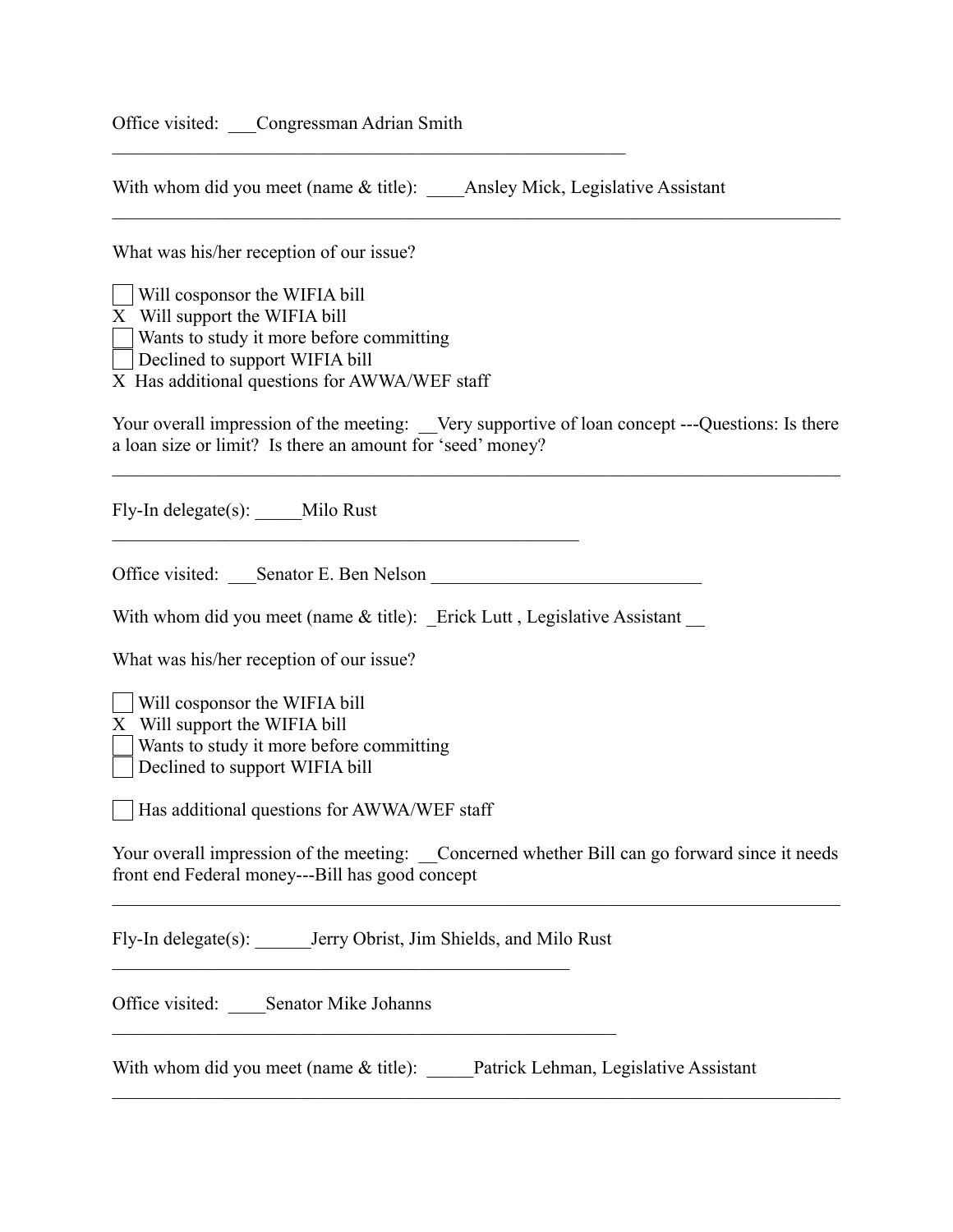What was his/her reception of our issue?

 Will cosponsor the WIFIA bill X Will support the WIFIA bill Wants to study it more before committing

 $\mathcal{L}_\text{max}$ 

Declined to support WIFIA bill

X Has additional questions for AWWA/WEF staff

Your overall impression of the meeting: Supportive of concept--- Questions: What will be the funding start amount? Is there an upper limit that can be lent?

Asked to be plugged into supporting any comments that we or AWWA have on the Cyber Bill(s) that may come forward.

 $\mathcal{L}_\mathcal{L} = \{ \mathcal{L}_\mathcal{L} = \{ \mathcal{L}_\mathcal{L} = \{ \mathcal{L}_\mathcal{L} = \{ \mathcal{L}_\mathcal{L} = \{ \mathcal{L}_\mathcal{L} = \{ \mathcal{L}_\mathcal{L} = \{ \mathcal{L}_\mathcal{L} = \{ \mathcal{L}_\mathcal{L} = \{ \mathcal{L}_\mathcal{L} = \{ \mathcal{L}_\mathcal{L} = \{ \mathcal{L}_\mathcal{L} = \{ \mathcal{L}_\mathcal{L} = \{ \mathcal{L}_\mathcal{L} = \{ \mathcal{L}_\mathcal{$ 

Fly-In delegate(s): \_ Jerry Obrist, Jim Shields, and Milo Rust

 $\mathcal{L}_\text{max}$  , and the contract of the contract of the contract of the contract of the contract of the contract of